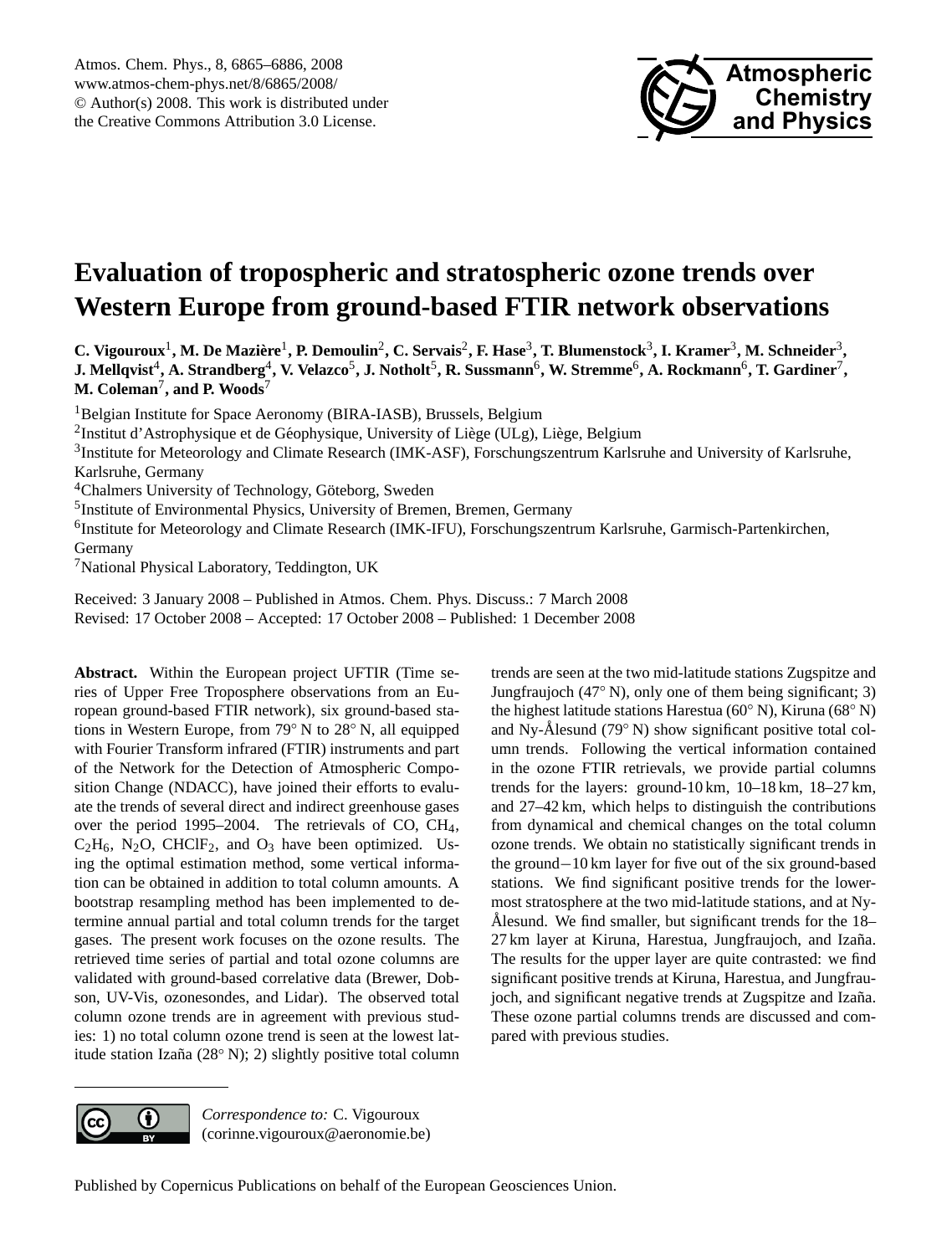# **1 Introduction**

The increase of radiatively active gases in the atmosphere and their impact on climate changes are among the most important environmental problems of today. Therefore it is important to monitor their evolution to understand the present climate and predict future climate changes. Ground-based Fourier transform infrared (g-b FTIR) measurements allow the determination of the atmospheric abundances of many constituents. Long-term and regular observations, necessary to determine the variability and long-term trends of the atmospheric species, are made at many stations within the Network for the Detection of Atmospheric Composition Change  $(NDACC<sup>1</sup>)$ . Within the framework of the European project  $UFTIR<sup>2</sup>$  (Time series of Upper Free Troposphere observations from a European ground-based FTIR network), presented in De Mazière et al. (2005), six g-b FTIR stations have joined their efforts to evaluate the trends over the period 1995–2004 of several direct and indirect greenhouse gases. All the stations are situated in Western Europe, covering a large latitudinal range from 28◦ N to 79◦ N. Common strategies for the retrievals of CO, CH<sub>4</sub>, C<sub>2</sub>H<sub>6</sub>, N<sub>2</sub>O,  $CHCIF<sub>2</sub>$  (HCFC-22), and  $O<sub>3</sub>$  have been established to optimize the vertical information content of the retrieved profiles. Therefore, the FTIR retrieval products include distinct tropospheric and stratospheric abundances, in addition to standard total column amounts. A bootstrap resampling method has been applied to the time series of these abundances in order to obtain tropospheric, stratospheric and total column trends. This method is described in Gardiner et al. (2008).

Stratospheric ozone is produced by photolysis of molecular oxygen and removed by dynamical and chemical processes. The ozone global mean total column for the period 1997–2001 was about 3% below the pre-1980 average value (WMO, 2003). This ozone depletion depends on the latitude: no significant trend was observed in the tropics, while the Northern and Southern Hemisphere (NH and SH) midlatitude (35◦–60◦ ) ozone total columns were 3% and 6% below their pre-1980 values, respectively. The decline of global total column ozone is attributed mainly to the reactive chlorine and bromine coming from anthropogenic emissions. The implementation of the 1987 Montreal Protocol and its Amendments and Adjustments has led to a reduction of the emissions of ozone-depleting substances (ODSs). In 2005, the abundances of these anthropogenic gases in the troposphere had decreased by 8–9% from the peak value observed in the 1992–1994 period (WMO, 2006). The Equivalent Effective Stratospheric Chlorine (EESC) was defined (Daniel et al., 1995) to relate the ODSs abundances in the troposphere to the inorganic chlorine and bromine abundances in the stratosphere, and hence to ozone depletion. Since it takes a few years for the ODSs to reach the stratosphere (about three years at mid-latitude and lower stratosphere, and three to five more years for polar latitude and upper stratosphere), the EESC is decreasing since the late 1990s (WMO, 2006), and a turnaround of the negative stratospheric ozone trend followed by a recovery of stratospheric ozone to the pre-1980 values is expected as a response to the Montreal Protocol. Indeed, the global mean total ozone in the 2002–2005 period is similar to the 1998–2001 values, indicating that ozone is no longer decreasing (WMO, 2006). The fact that the observed turnaround is an evidence for the beginning of the ozone "recovery", which has been defined (WMO, 2006) to be "due to changing EESC", is still under debate. Indeed, several authors have detected a turnaround in the last decades negative trend of mid-latitude total ozone (Hadjinicolaou et al., 2005; Reinsel et al., 2005; Stolarski and Frith, 2006), where the individual contributions of the dynamical and chemical changes vary according to the studies. The evaluation of the vertical distribution of the stratospheric ozone trends is very helpful to separate dynamical and chemical contributions, since they differ according to the altitude (Yang et al., 2006): the lowermost stratosphere is more influenced by dynamical changes, whereas the upper stratosphere is more sensitive to EESC changes. In the present paper, we demonstrate that time series of g-b FTIR measurements are very suitable for studying the vertical distribution of stratospheric ozone trends since they can provide independent ozone partial columns amounts in three different altitude layers in the stratosphere.

As a greenhouse and surface air pollutant gas, and as a precursor of the OH oxidant, tropospheric ozone is therefore the subject of many studies (for a review, see IPCC, 2001). Tropospheric ozone is produced by photochemical oxidation of carbon monoxide, methane and nonmethane volatile organic compounds (NMVOCs) in the presence of nitrogen oxide radicals  $NO<sub>x</sub>$  (NO+NO<sub>2</sub>). The other main source of tropospheric ozone is transport from the stratosphere, the socalled STE process (for stratosphere-troposphere exchange). Its main sinks are photochemical and chemical reactions and dry deposition. Depending on the geographical location, season, and altitude (surface or free troposphere), the sign and magnitude of the tropospheric trends can be very different according to the possible causes of the observed ozone changes (Oltmans et al., 2006). In Europe, an increase of tropospheric ozone occurred at mid-latitude from pre-industrial times to the 1980s due to the increase of anthropogenic emissions of ozone precursors (such as  $NO<sub>x</sub>$ ). In the last two decades, ozonesonde measurements in Western Europe show a levelling off or a slight decrease of tropospheric ozone depending on the station (Oltmans et al., 2006). Indeed, while emissions are increasing in parts of Asia, the European and North American emissions have been reduced since the late 1980s (Jonson et al., 2006). However, MOZAIC (Measurement of Ozone and Water Vapor by Airbus In-service Aircraft) aircraft measurements show increased tropospheric ozone in the 1995–2001 period in Paris and Frankfurt (Zbinden et al.,

<sup>&</sup>lt;sup>1</sup>http://www.ndacc.org

<sup>2</sup>http://www.nilu.no/uftir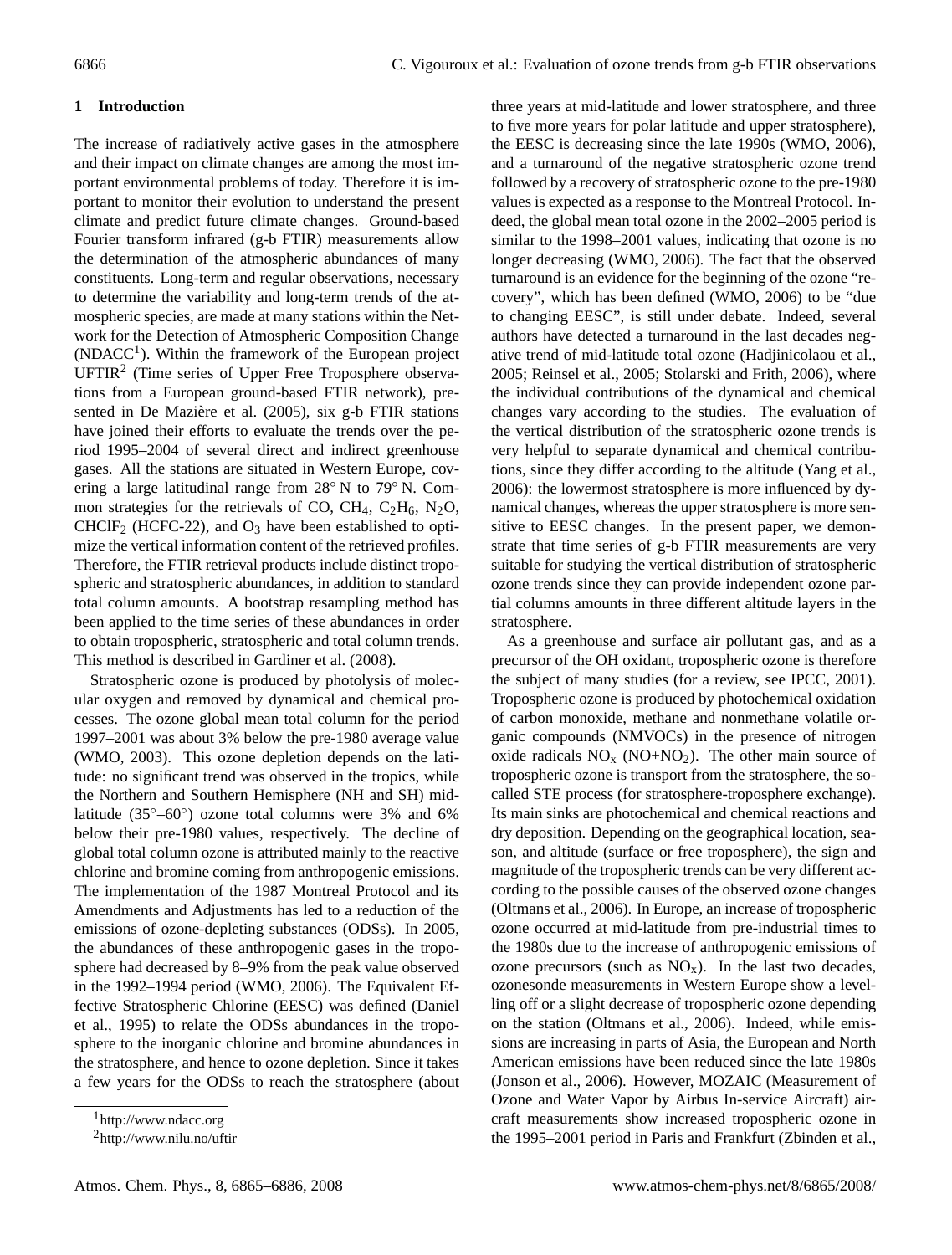2006). The situation is different at high latitudes, which are far from polluted areas and therefore more influenced by horizontal and vertical (STE) transport (Tarasick et al., 2005; Kivi et al., 2007). For the period 1996–2003, ozonesonde observations in the Arctic indicate positive trends of tropospheric ozone (Kivi et al., 2007). Since the observed trends seem to vary depending on the studies, even in close locations at NH mid-latitudes, our UFTIR data set from six FTIR stations in Europe provides an important contribution to the study of ozone trends in the troposphere.

In Sect. 2, we describe the  $O_3$  retrieval strategies that have been adopted by the six ground-based FTIR stations. We show that the vertical information content that can be obtained from FTIR solar absorption measurements by using the optimal estimation method (OEM) of Rodgers (2000), allows us to separate the atmosphere into four independent layers: ground-∼10 km, ∼10–18 km, ∼18–27 km, and ∼27– 42 km. In Sect. 3, the ozone total and partial column time series obtained at each station are presented and validated by comparison with correlative ground-based data (Brewer, Dobson, UV-Vis, ozonesondes, and Lidar). Section 4 discusses the ozone total and partial column trends for the period 1995–2004, as obtained with the bootstrap resampling method of Gardiner et al. (2008).

#### **2 FTIR observations**

#### 2.1 Instruments

Table 1 identifies the six ground-based FTIR stations, located in Western Europe, that are contributing to the UFTIR network. These stations have been making regular solar absorption measurements for many years and the derived time series of total column abundances of many atmospheric species are available in the NDACC database. The measurements are performed over a wide spectral range (around 600– 4500 cm−<sup>1</sup> ), using the high-resolution spectrometers Bruker 120 M for Izaña and Harestua, and Bruker 120 HR for the other stations. The spectrometers can achieve a spectral resolution of 0.0035 and  $0.002 \text{ cm}^{-1}$ , respectively.

#### 2.2 FTIR retrieval strategy

The aim of the UFTIR project has been to retrieve, in addition to standard total column amounts, vertical profile information, and thus to provide time series for different altitude ranges. The derivation of low vertical resolution profiles is possible thanks to the pressure dependence of the absorption line shapes. The "inversion" process is an ill-posed problem that is solved using the Optimal Estimation Method (OEM) developed by Rodgers (2000). Two different algorithms have been used in the present work, PROFFIT9 (Hase, 2000) at Kiruna and Izaña, and SFIT2 (Pougatchev et al., 1995; Rinsland et al., 1998) at the other stations. It has been demonstrated in Hase et al. (2004) that the profiles and total column

**Table 1.** Location and altitude (in km above sea level) of the six g-b FTIR stations that are contributing to the UFTIR network.

| Station      | Latitude       | Longitude      | Altitude (km) |
|--------------|----------------|----------------|---------------|
| Ny-Ålesund   | $79^\circ$ N   | $12^{\circ}$ E | 0.02          |
| Kiruna       | $68^{\circ}$ N | $20^{\circ}$ E | 0.42          |
| Harestua     | $60^{\circ}$ N | $11^{\circ}$ E | 0.60          |
| Zugspitze    | $47^\circ$ N   | $11^{\circ}$ E | 2.96          |
| Jungfraujoch | $47^\circ$ N   | $8^\circ$ E    | 3.58          |
| Izaña        | $28^\circ$ N   | $16^{\circ}$ W | 2.37          |

amounts retrieved from these two different algorithms under identical conditions are in excellent agreement; in particular, total column amounts of  $O_3$  agree to within 0.5%.

In both codes, the retrieved vertical profiles are obtained by fitting one or more narrow spectral intervals (microwindows). The OEM needs the a priori vertical volume mixing ratio (VMR) profiles of the target gas and interfering species and the a priori covariance matrix associated with the target gas profile. The retrieved state vector contains the retrieved VMR of the target gas defined in discrete layers or at discrete altitude levels in the atmosphere, as well as all other fitted parameters, e.g., the retrieved scaling factors for the interfering species' column amounts, and fitted values for some model parameters. The latter can include the baseline slope of the spectrum and instrumental line shape parameters such as an effective apodization parameter.

The vertical information content of the retrieved profiles depends strongly on the choice of microwindows and a priori information, which are part of the retrieval strategy. One of the UFTIR objectives has been to optimize the retrieval strategy in order to maximize the vertical information regarding the target gas, in the troposphere and in the stratosphere. Each individual station has its own specificities (different altitudes, different ozone amounts and variabilities, ...), thus it is almost impossible that a completely identical set of parameters leads to an optimal strategy at all the sites simultaneously. Only the parameters that are essential to avoid systematic biases between the various stations results have been homogenized: these are the retrieval micro-windows and the spectroscopic database. Each partner optimized the other retrieval parameters, such as the a priori information, for his site.

The vertical information content of the retrieved target gas profile can be quantified by the number of degrees of freedom for signal (DOFS), which is the trace of the so-called averaging kernel matrix **A**, defined in Rodgers (2000) by:

$$
x_r = x_a + A(x - x_a) + \text{error terms}, \tag{1}
$$

where  $x_r$  and  $x_a$  are the retrieved and a priori state vectors, respectively, and  $x$  is the true state vector. All vectors are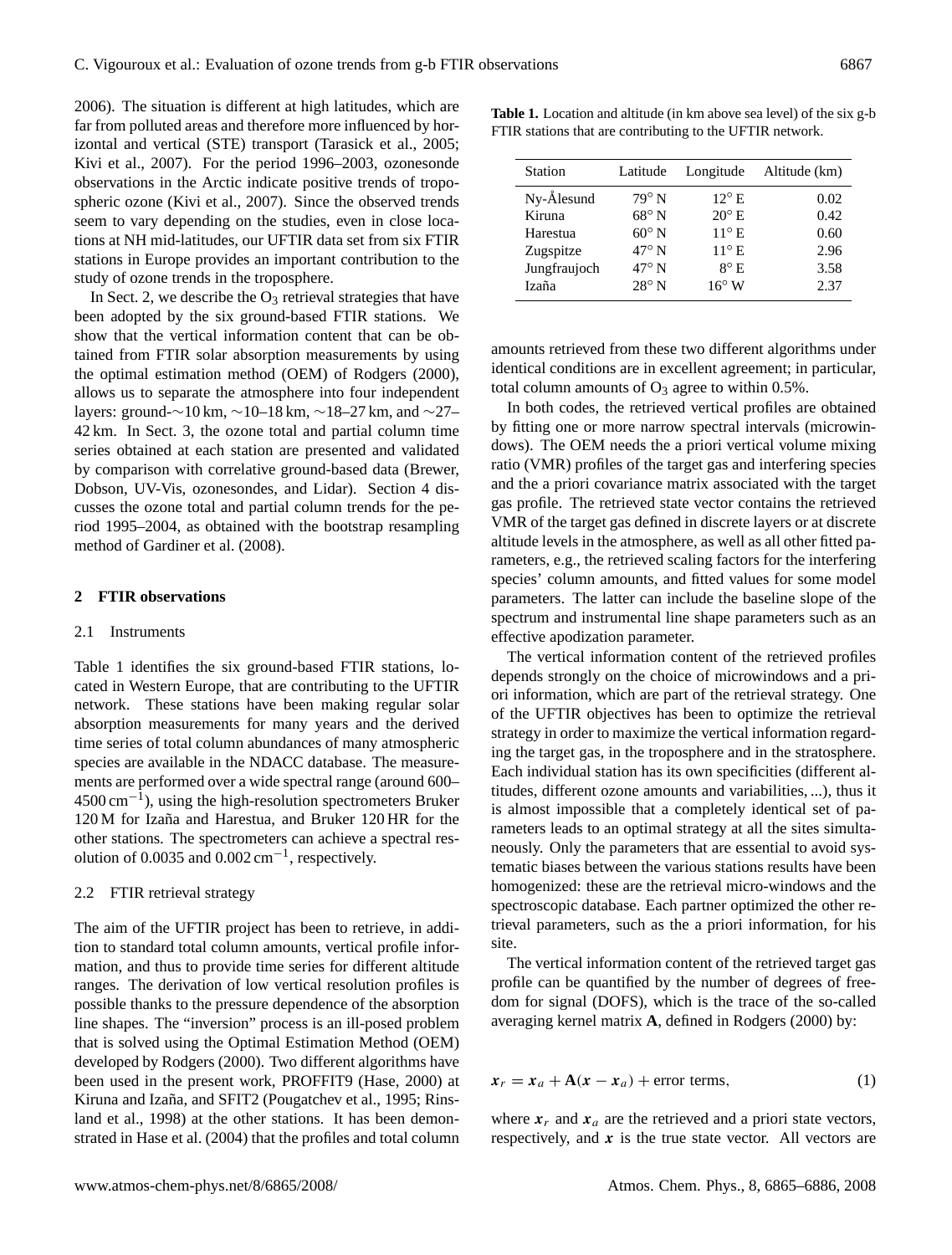|                                       | Ny-Ålesund                                                                                | Kiruna / Izaña                                                                                 | Harestua                                                                                            | Zugspitze                                                               | Jungfraujoch                                                                                   |
|---------------------------------------|-------------------------------------------------------------------------------------------|------------------------------------------------------------------------------------------------|-----------------------------------------------------------------------------------------------------|-------------------------------------------------------------------------|------------------------------------------------------------------------------------------------|
| Retrieval code                        | SFIT2 v 3.81                                                                              | PROFFIT9                                                                                       | SFIT2 v 3.81                                                                                        | <b>SFIT2</b> v 3.81                                                     | <b>SFIT2</b> v 3.81                                                                            |
| Spectroscopy                          | HITRAN 2004                                                                               | HITRAN 2004                                                                                    | HITRAN 2004                                                                                         | HITRAN 2004                                                             | HITRAN 2004                                                                                    |
| p, T profiles                         | Daily sondes<br>Upper altitude:<br>standard atmosphere                                    | <b>NCEP</b>                                                                                    | Daily sondes<br>Upper altitude:<br><b>NCEP</b>                                                      | Daily sondes<br>Upper altitude:<br>standard atmosphere                  | <b>NCEP</b>                                                                                    |
| MW<br>for $O_3$ profile<br>retrievals | 1000-1005                                                                                 | 1000-1005<br>782.56–782.86<br>788.85-789.37<br>993.3-993.8                                     | 1000-1005                                                                                           | 1000.57-1003.2                                                          | 1000-1005                                                                                      |
| Retrieved<br>Interfering<br>species   | H <sub>2</sub> O                                                                          | $H_2O$<br>$CO2, C2H4$<br>O668, O686                                                            | $H_2O$<br>$CO2, C2H4$                                                                               | $H2O$ profiles<br>simultaneously<br>retrieved in:<br>1110.8-1112.2      | $H_2O$<br>$CO2, C2H4$<br>O668, O686                                                            |
| A priori $H_2O$<br>profiles<br>and MW | Daily sondes                                                                              | Daily from<br>independent<br>retrievals in:<br>1110.0-1113.0<br>1117.3-1117.9<br>1120.1-1122.0 | Monthly a priori<br>from sondes<br>at Blindern<br>$(1998 - 2002)$                                   | Yearly 1976 US<br>standard atmosphere                                   | Daily from<br>independent<br>retrievals in:<br>1110.0-1113.0<br>1117.3-1117.9<br>1120.1-1122.0 |
| A priori $O_3$<br>profiles            | Yearly from sondes<br>$(1994 - 2004)$ and<br><b>HALOE</b> climatology<br>at this latitude | <b>Summer Remedios</b><br>climatology:<br>polar (Kiruna)<br>and midlatitudes<br>(Izaña)        | Monthly<br>from sondes<br>$(1995 - 2000)$ and<br><b>HALOE</b> climatology<br>at this latitude       | Yearly 1976 US<br>standard atmosphere                                   | Yearly from sondes<br>at Payerne and<br>microwave at Bern<br>$(1995 - 1999)$                   |
| $S_a$                                 | Constant with<br>altitude $(10\%)$ .<br>Gaussian correlation<br>HWHM:8 km                 | Constant with<br>altitude (10%).<br>No correlation                                             | Constant with<br>altitude (10%).<br>Gaussian correlation<br>HWHM:5km                                | From Oslo CTM2<br>smoothed<br>Gaussian correlation<br>HWHM:4km          | Constant with<br>altitude $(10\%)$ .<br>Gaussian correlation<br>HWHM:4km                       |
| SNR for<br>retrievals                 | 100                                                                                       | $100 - 150$                                                                                    | 140                                                                                                 | 217                                                                     | 200                                                                                            |
| Instrument<br>Line Shape              | ILS fixed<br>ideal                                                                        | ILS fixed:<br>- ideal (Kiruna)<br>- 40 parameters<br>from LINEFIT<br>(Izaña)                   | ILS fixed:<br>- modulation from<br>LINEFIT, 1 parameter<br>with linear decrease<br>- no phase error | - Polynomial fit<br>(second order)<br>of modulation<br>- no phase error | - Polynomial fit<br>(second order)<br>of modulation<br>- no phase error                        |

Table 2. Summary of the retrieval parameters used at the six UFTIR stations. All microwindows (MW) are given in cm<sup>-1</sup>.

limited to the part representing the target gas profile to facilitate the discussion in the following subsections.

2.2.1 Choice of microwindows and spectroscopic databases

The UFTIR strategy for  $O_3$  retrievals includes the use of the 1000–1005 cm−<sup>1</sup> microwindow: it has been demonstrated (Barret et al., 2002) that it gives a DOFS for target gas between 4 and 5, i.e., at least one more than the 1002.6– 1003.2 cm−<sup>1</sup> microwindow previously used in Pougatchev et al. (1995), and that it is less sensitive to possible correlations between fitted instrument line shape parameters and retrieved VMR profiles. The spectral region around 3051 cm<sup>-1</sup> recently used at Poker Flat (Kagawa et al., 2007) also gives about one DOFS less. The choice of the spectral region in the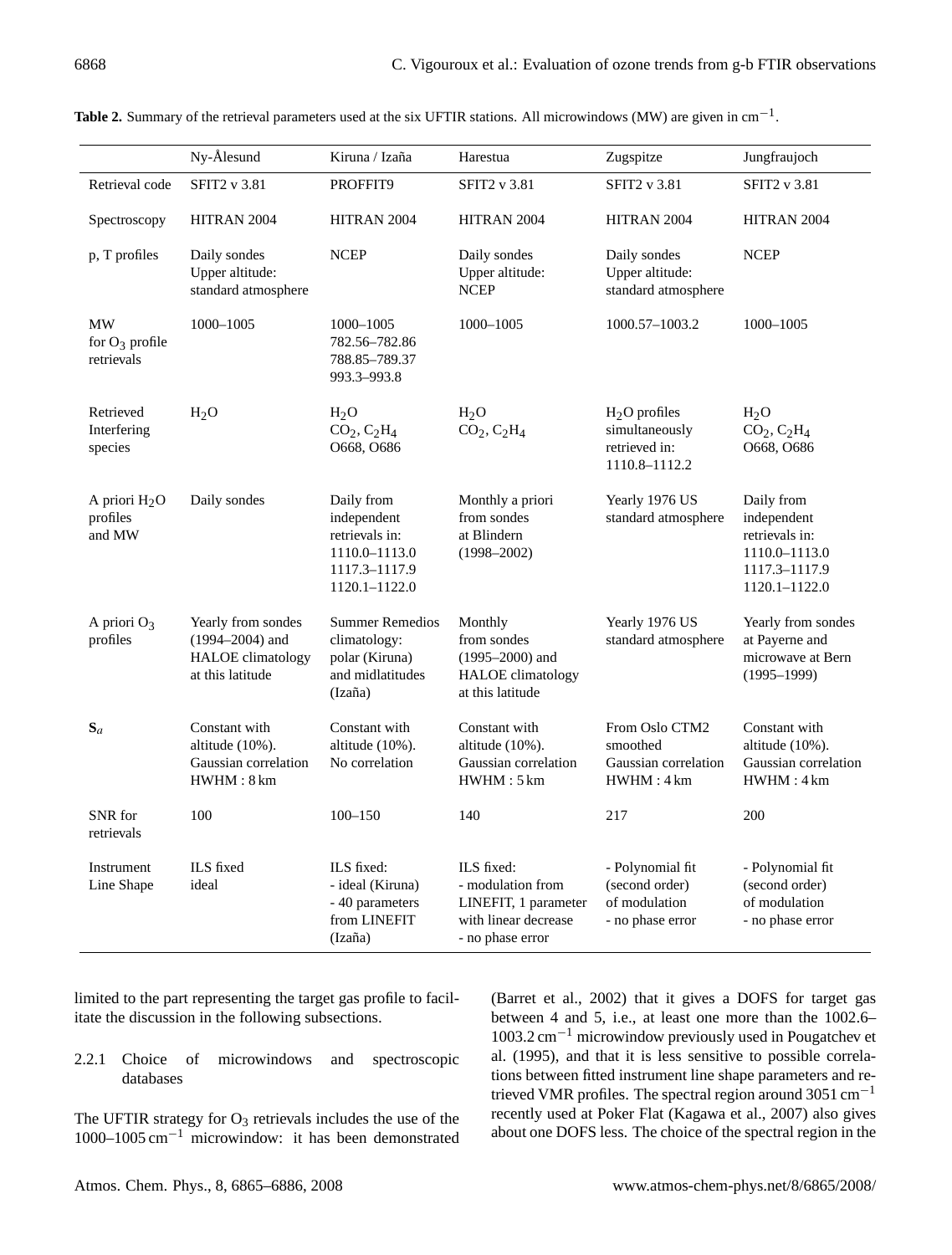first two studies was guided by the presence of a high number of  $O_3$  lines with different intensities which gives information both in the stratosphere and the troposphere. On the other hand, these  $O_3$  lines are very sensitive to errors in the temperature profiles. Indeed, the temperature profile is a fixed parameter in the retrieval process: daily pressure/temperature profiles have been taken either from daily sondes when available, or from the National Centers for Environmental Prediction (NCEP), as summarized in Table 2. Schneider et al. (2005) exploited O<sub>3</sub> signatures around 785 cm<sup>-1</sup> that are less temperature sensitive but provide less information in the troposphere. Very recently, Schneider and Hase (2008) proposed a simultaneous retrieval of  $O_3$  and temperature in the  $1000-1005$  cm<sup>-1</sup> microwindow. This approach significantly reduces the impact of errors in the temperature profiles on the retrieved O<sup>3</sup> profiles (Schneider and Hase, 2008; Schneider et al., 2008). Another disadvantage of the 1000–1005 cm<sup>-1</sup> microwindow is the presence of interfering water vapour lines. Therefore, the interfering water vapour profiles have been dealt with carefully, as explained in the next section. At Zugspitze however, the window was shortened to avoid water vapour lines. At Kiruna and Izaña, three microwindows have been added to have better sensitivity for high solar zenith angle measurements. The choice of microwindows and the corresponding interfering species are listed in Table 2, for each station. The absorptions of all interfering species that appear in the micro-windows are included in the simulated spectra. Thus, the absorption lines due to  $CO<sub>2</sub>$ ,  $C<sub>2</sub>H<sub>4</sub>$ , and  $O<sub>3</sub>$  isotopes are also calculated at the stations where they are not retrieved. The only difference is that at these stations, the profiles of these molecules are fixed to their a priori profiles. The reason for that is that the absorption of the interfering gas can be so small that a simultaneous retrieval of the interfering species' profile or column does not improve the target gas retrieval nor the spectral residual.

All stations have used HITRAN 2004 spectroscopic line parameters (Rothman et al., 2005). It has been noticed that this choice minimizes or avoids some oscillations that appear when using the HITRAN 2000 database including official updates through 2001 (Rothman et al., 2003).

#### 2.2.2 Choice of a priori information

Generally, the a priori profiles of the interfering species are taken from climatology. In the retrieval procedure, these profiles are scaled together with the inversion of the target gas profile. But, considering the importance of water vapour lines in our ozone microwindow and the high variability of water vapour in the atmosphere, special care was taken for this molecule, as follows. At the Zugspitze station, the  $H_2O$ profile was retrieved simultaneously with the  $O_3$  one, using an additional microwindow optimized for  $H_2O$  retrievals. At Kiruna, Izaña and Jungfraujoch, daily  $H_2O$  a priori profiles were determined first, in three microwindows selected for that purpose and listed in Table 2, and then scaled in the  $O_3$  retrieval process. At Ny-Ålesund, some daily sondes are available and thus used as a priori profiles up to around 30 km. They are extrapolated to higher altitudes by a yearly standard climatology. At Harestua, the individual prior retrievals of water vapour, which are more difficult for low altitude sites, failed. As no daily sondes were available as at Ny-Ålesund, the traditional approach of scaling a climatological profile was adopted. The  $O_3$  a priori profiles are taken from different climatology depending on the location of the stations. Table 2 summarizes, for each station, the sources of the  $O_3$  and  $H_2O$  a priori profiles.

Another element of a priori information that has a strong influence on the retrieved profiles and on the DOFS is the a priori covariance matrix  $S_a$ . Ideally, this matrix should express the natural variability of the target gas, and thus should be as realistic as possible and evaluated from climatological data (Rodgers, 2000). The diagonal elements of  $S_a$  represent the variability of the target gas VMR at a given altitude, and the non-diagonal elements represent the correlation between the VMR at different altitudes. The SFIT2 version 3.81 used during the UFTIR project only accepts a Gaussian-shaped correlation between layers of which the half width at half maximum (HWHM) has to be specified<sup>3</sup>. One option to determine the diagonal elements of the a priori covariance matrix is to use daily profiles from a 3-D Chemistry-Transport Model (CTM), e.g., the Oslo CTM2 model (Isaksen et al., 2005). This option has been taken at the Zugspitze station: it leads to a variability around 14% in the lower troposphere, rising to about 57% at the tropopause. The **S**<sup>a</sup> matrix adopted in the Zugspitze retrievals has kept this overall shape, but slightly smoothed to a maximum variability of about 50% at the tropopause. Because CTM2 is essentially a tropospheric model, the diagonal elements of **S**<sup>a</sup> decreased smoothly from 8% at about 27 km to zero at 70 km, thereby underestimating the real variability. This explains why smaller DOFS are obtained at Zugspitze for the altitude range above 27 km, as will be seen in the next section.

Experience shows that a realistic  $S_a$  matrix that imposes only a weak constraint on the a priori profile can lead to oscillations in the retrieved profile. To avoid this problem, it was suggested to adopt an a priori covariance matrix with 10% variability on the diagonal, at all altitudes. At the Jungfraujoch station, the latter approach was compared with the one adopted at Zugspitze. The retrieval results are equivalent for total and middle to high stratospheric columns. But in the troposphere, it appeared that the agreement with correlative ozonesonde data was better using the more constrained  $S_a$ matrix (10%). Therefore, the latter option was adopted at almost all stations (see Table 2). One should notice that, even if all stations (except Zugspitze) are using a  $S_a$  matrix with diagonal elements representing 10% of variability, this does not mean that they are applying exactly the same constraint

 $3A$  new version v 3.9 is now available that allows full, and therefore more realistic,  $S_a$  matrix to be employed.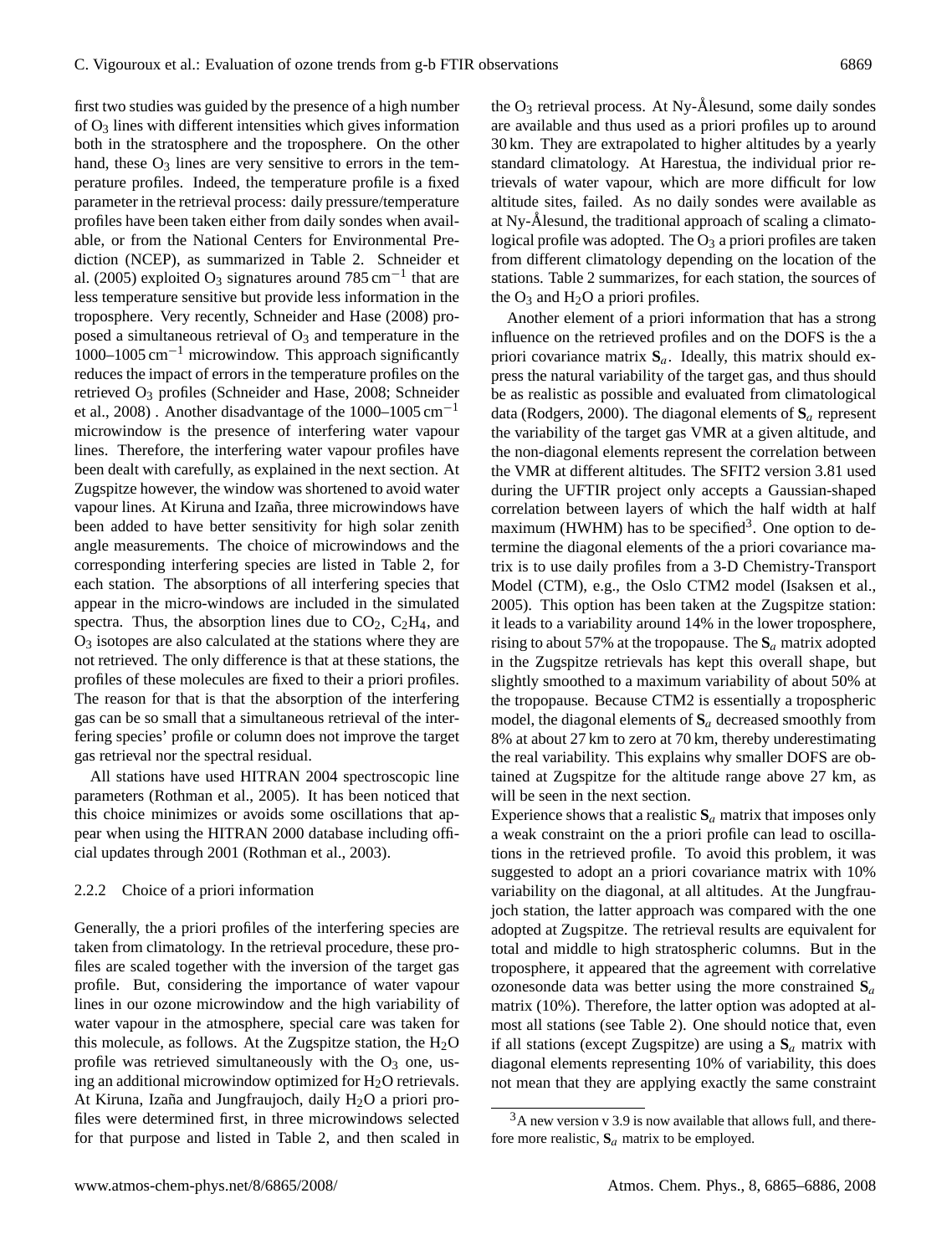**Table 3.** Characterization of the  $O_3$  retrieved profiles at each station: the typical degrees of freedom for signal (DOFS), and Sensitivity Range (SR) of the ground-based FTIR retrievals (Gd: ground; TC: total column; PC: partial column).

|                                                 | of PC (km)<br><b>DOFS</b> |
|-------------------------------------------------|---------------------------|
| Ny-Ålesund<br>$Gd-51$<br>4.6<br>$Gd-9.0$        | 1.0                       |
| $9.0 - 17.0$                                    | 1.0                       |
| $17.0 - 27.0$                                   | $1.1\,$                   |
| $27.0 - 41.0$                                   | 1.0                       |
| Kiruna<br>5.0<br>$Gd-42$<br>$Gd-9.8$            | 1.3                       |
| $9.8 - 18.3$                                    | 1.1                       |
| $18.3 - 27.7$                                   | 1.4                       |
| $27.7 - 41.6$                                   | 1.0                       |
| Harestua<br>$Gd-40$<br>$Gd - 10.6$<br>5.6       | 1.5                       |
| $10.6 - 17.6$                                   | 1.2                       |
| $17.6 - 27.6$                                   | 1.6                       |
| $27.6 - 39.8$                                   | $1.1\,$                   |
| 4.3<br>$Gd-37$<br>$Gd - 11.0$<br>Zugspitze      | $1.1\,$                   |
| 11.0–17.9                                       | 1.3                       |
| 17.9-27.9                                       | 1.4                       |
| 27.9-41.9                                       | 0.5                       |
| $Gd - 10.6$<br>Jungfraujoch<br>$Gd - 44$<br>4.6 | 1.0                       |
| $10.6 - 17.8$                                   | 1.0                       |
| 17.8-27.4                                       | 1.3                       |
| 27.4-42.4                                       | 1.2                       |
| Izaña<br>4.8<br>$Gd - 45$<br>$Gd - 10.7$        | 1.0                       |
| $10.7 - 18.3$                                   | 1.0                       |
| $18.3 - 27.7$                                   | 1.5                       |
| $27.7 - 41.6$                                   | 1.1                       |

to the retrievals. As one can see in Table 2, the Gaussian correlation length has been chosen differently at each station. It corresponds to typical climatological data, except for Ny-Alesund and Kiruna. Also the effective signal to noise ratio (SNR) in the retrievals is different from one station to another. This effective SNR is smaller than the value derived from the inherent noise in the spectra, since the residuals in a spectral fit are not only coming from pure measurement noise but also from uncertainties in the model parameters. The effective SNR is used as a regularization parameter. It is the ratio of both adjustable parameters  $S_a$  and SNR that defines the respective weights of a priori and measurement information in the retrieval, i. e., the averaging kernel matrix **A**. This is evident from the following equation (Rodgers, 2000):

$$
\mathbf{A} = (\mathbf{K}^T \mathbf{S}_{\epsilon}^{-1} \mathbf{K} + \mathbf{S}_a^{-1})^{-1} \mathbf{K}^T \mathbf{S}_{\epsilon}^{-1} \mathbf{K},
$$
\n(2)

where  $S_{\epsilon}$  is the measurement error covariance matrix and **K** is the weighting function matrix that links the measurement vector y to the state vector  $x: y=Kx+\epsilon$ , with  $\epsilon$  representing the measurement error. In our retrievals, we assume  $S_{\epsilon}$  to be diagonal, in which case the diagonal elements are the inverse square of the effective SNR.

#### 2.2.3 Instrument line shape

The VMR profiles of target gases are retrieved using the shape of their absorption lines. The observed absorption line shapes also depend on the instrument line shape (ILS) which is therefore needed in the forward models of the retrieval codes. Among the UFTIR stations, three different parameterisations of the ILS have been used. At Kiruna, Ny-Ålesund, Harestua, and Izaña, the ILS has been retrieved independently from HBr or  $N_2O$  absorption measurements in a low-pressure gas cell with the LINEFIT code, as described in Hase et al. (1999). In this approach, the loss of modulation efficiency and the phase error can be described 1) by 40 parameters (20 for each) at equidistant optical path differences (OPDs); 2) or simply by two parameters assuming a linear decline of the modulation efficiency with OPD, and a constant phase error. For the two former stations, the LINEFIT results were close to, and thus have been approximated by, the ideal ILS: there is no loss of modulation efficiency versus OPD and no phase error. At Izaña, the ILS was not ideal and the 40 parameters obtained from LINEFIT have been used to describe the ILS. At Harestua, the second option of parameters from LINEFIT was used and the phase error, which can lead to asymmetrical ILS but which was close to zero, was neglected. At Zugspitze and Jungfraujoch, it also has been taken into account that the ILS may not be ideal: the ILS distortions have been approximated by an empirical apodization function (that represents only symmetrical distortions). In the case of an ideal instrument, the apodization function would be constant and equal to 1. In case of a non ideal ILS, the parameters of the empirical function are retrieved together with the VMR profiles, using the ideal ILS as the a priori value. A polynomial fit of order 2 has been used. The phase error, close to zero, has been neglected.

#### 2.3 Vertical information in FTIR retrievals

As mentioned previously, the vertical information contained in the FTIR retrievals can be characterized by the averaging kernel matrix **A**. This matrix depends on measurement and retrieval parameters including the solar zenith angle, the spectral resolution and signal to noise ratio, the choice of spectral microwindows, and the a priori covariance matrix **S**a. The rows of **A** are the so-called averaging kernels and they represent the sensitivity of the retrieved profile to the real profile. Their full width at half maximum (FWHM) is a measure of the vertical resolution of the retrieval at a given altitude. We give in Fig. 1 the typical averaging kernels for the  $O_3$  retrievals at the Jungfraujoch station. According to their FWHM, the vertical resolution is about  $8 \text{ km}$  for  $\text{O}_3$ . On top of the kernels plotted in Fig. 1, we have added the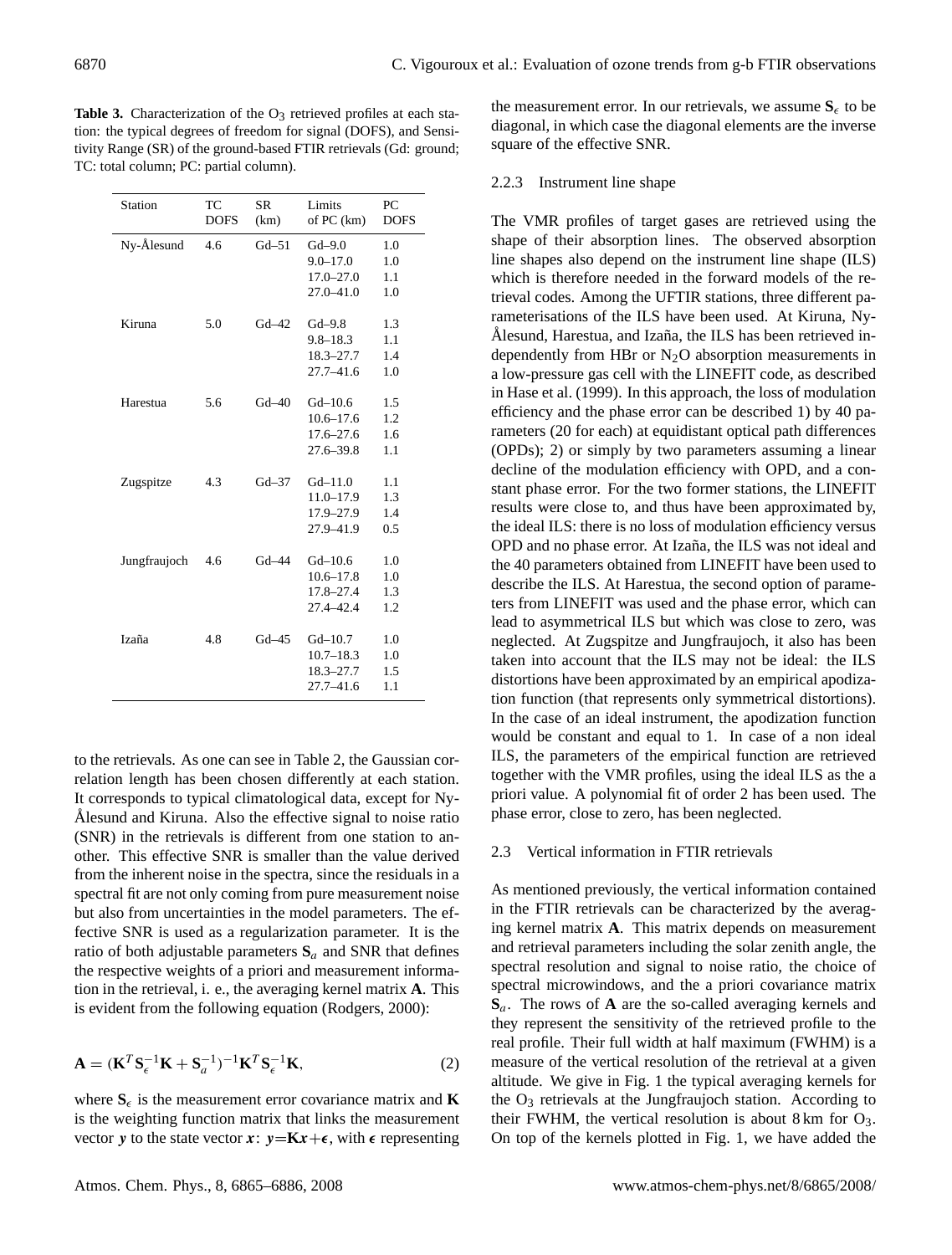

Fig. 1. Characterization of the O<sub>3</sub> retrieval at Jungfraujoch. Full lines: volume mixing ratio averaging kernels (ppmv/ppmv) for the altitudes listed in the legend. Dotted line: Sensitivity of the retrieval as a function of altitude.

so-called "sensitivity" of the retrievals to the measurements. This sensitivity at altitude  $k$  is calculated as the sum of the elements of the corresponding averaging kernel,  $\sum_i A_{ki}$ . It indicates, at each altitude, the fraction of the retrieval that comes from the measurement rather than from the a priori information. A value close to zero at a certain altitude indicates that the retrieved profile at that altitude is nearly independent of the real profile and is therefore approaching the a priori profile. Figure 1 shows that the ground-based FTIR measurements of  $O_3$  at Jungfraujoch have a sensitivity larger than 0.5 from the ground to about 44 km altitude. This means that the retrieved profile information above 44 km comes for less than 50% from the measurement, or, in other words, that the a priori information influences the retrieval by more than 50%.

Depending on the measurements and the retrieval parameters used at the various stations, the altitude range over which the retrieved profiles are fairly sensitive to the measurements, as well as the DOFS will be different. Table 3 gives, for each station, the vertical ranges where the sensitivity is larger than 0.5 (called Sensitivity Ranges, SR, in the table). The typical DOFS obtained at each station over the whole altitude range (TC DOFS) are also added in Table 3: they are about 4.7. They correspond to a measurement at a typical solar zenith angle. The standard deviation  $(1 \sigma)$  of DOFS for all measurements at different solar zenith angles is typically 0.2. Therefore hereinafter, we will not discuss profiles but rather partial column amounts in four independent layers. The layer limits have been chosen such that the DOFS is at least 1.0 in each associated partial column. The thus defined layers are independent on the basis of the resolution of the averaging kernels, as can be seen in Fig. 2, where the partial column averaging kernels of the four layers in the case of Jungfrau-



**Fig. 2.** Partial column averaging kernels (mol.  $cm^{-2}/mol$ .  $cm^{-2}$ ) for  $O_3$  at Jungfraujoch.

joch are given. Indeed, we see that the four layers are independent, i.e. that their averaging kernels are resolved at their FWHM, and that the averaging kernels peak at the right altitude, i.e., at the middle of the chosen layer limits. In Table 3, we give the altitude ranges of the layers for each station, and the typical DOFS contained in the corresponding partial columns. We see from Table 3 that the layering divide approximately the atmosphere in one tropospheric layer, and three stratospheric ones. For the lowest layers, the upper limits do not correspond to the real tropopause heights, but are slightly below their mean values, derived from the NCEP database, that are 10.1, 10.6, 11.0, 11.8, 11.8, and 14.9 km for Ny-Ålesund, Kiruna, Harestua, Zugspitze, Jungfraujoch, and Izaña, respectively. The standard deviations from these means are about 1.1 km, except for Izaña where it is 1.6 km. For the latter station, the 10.7–18.3 km layer will be a mixture of troposphere and stratosphere, while it will be quasi purely stratosphere for the other stations. Nevertheless, we did not find major changes in the trends at Izaña when choosing a higher upper limit for the lowest layer such as 13.7 km, probably because the trends of the two lowest layers at this station are similar as will be seen in Sect. 4. Thus we have chosen to keep similar limits for all the stations.

#### 2.4 FTIR random uncertainties

One can distinguish three main sources of random uncertainties for the FTIR retrieved profiles: the measurement error due to the measurement noise, the model parameters error, and the smoothing error expressing the low vertical resolution of the FTIR retrievals.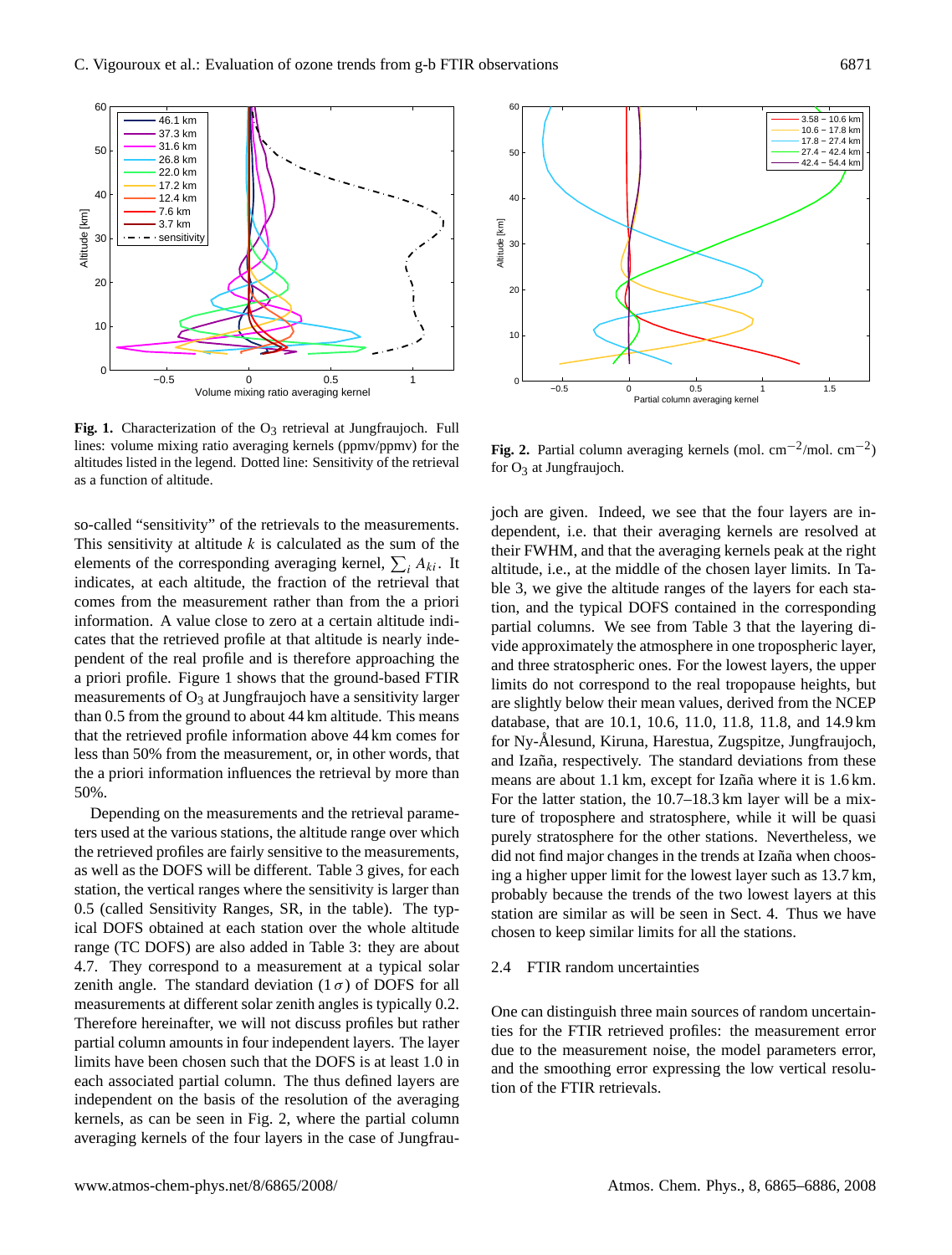

**Fig. 3.** Ground-based FTIR random errors (in %). for the  $O_3$  retrievals at Kiruna. LOS: line-of-sight; ILS: instrument line shape

### 2.4.1 Noise and model parameters errors

Figure 3 shows the square-root of the variances ("error bars") of the spectral noise and individual model parameters contributions to the random error covariance matrix of the  $O_3$  retrievals, as well as the combined random error. The structure in the error profiles shape reflects the effect of the propagation of the different errors in the retrieval process. It appears clearly that the dominant sources of random uncertainties are the temperature profile uncertainties and the baseline error, except in the troposphere where the channelling and tilt error dominates. As the instruments and the retrieval settings are very similar for all UFTIR stations, a unique noise and model parameters error budget has been evaluated for the typical case of a measurement at Kiruna with a solar zenith angle of 70◦ .

From the error covariance matrix  $S_x$  associated with a given error source, we can calculate the associated error  $\Delta PC$ on the partial columns defined in Table 3. This calculation is made according to:

$$
\Delta PC = g^T S_x g, \qquad (3)
$$

in which  $g$  is the operator that transforms the volume mixing ratio profile in the appropriate partial column amount. The elements of  $g$  are equal to zero for the altitudes outside of the concerned partial column boundaries. We give in Table 4 the combined noise and parameters errors, for each of the four partial columns in the case of the Jungfraujoch layers. The total column error can be evaluated in the same manner, g covering the whole altitude range of the retrieved state vector, namely from the ground to about 100 km. The typical FTIR combined (noise and model parameters) random error on the  $O<sub>3</sub>$  total column is 4.2%.

**Table 4.** Combined noise and model parameters errors, smoothing errors, total (combined and smoothing) random errors, for partial and total columns at Jungfraujoch.

| Limits<br>(km) | Noise-model<br>$error (\% )$ | Smoothing<br>error $(\%).$ | Total random<br>$error (\% )$ | Natural<br>variability (%) |
|----------------|------------------------------|----------------------------|-------------------------------|----------------------------|
| $3.6 - 10.6$   | 37                           | 9.0                        | 9.7                           | 30                         |
| $10.6 - 17.8$  | 2.9                          | 5.9                        | 6.6                           | 41                         |
| $17.8 - 27.4$  | 8.1                          | 2.7                        | 8.5                           | 11                         |
| $27.4 - 42.4$  | 4.9                          | 3.3                        | 5.9                           | 10                         |
| $3.6 - 100$    | 4.2                          | 04                         | 42                            | 12                         |

#### 2.4.2 Smoothing error

The smoothing error  $S_s$  associated with the low vertical resolution retrieved profiles is (Rodgers, 2000):

$$
\mathbf{S}_s = (\mathbf{A} - \mathbf{I})\mathbf{S}_{var}(\mathbf{A} - \mathbf{I})^T, \tag{4}
$$

with **S**var the covariance matrix associated with the true natural variability of the  $O_3$  profiles. This  $S_{var}$  matrix is different from station to station. As an example, at the Jungfraujoch station, **S**var has been evaluated using sonde measurements at Payerne and  $HALOE<sup>4</sup>$  observations around the location of the station, for the altitudes below and above 22 km respectively. From the sonde measurements, the  $O_3$  natural variability reaches a maximum of 77% at the tropopause, whereas we have seen in Sect. 2.2.2 that the Oslo CTM2 model predicts 57%. This indicates that the Oslo CTM2 model probably underestimates the  $O_3$  natural variability.

Table 4 gives the smoothing error for the four partial columns at Jungfraujoch. We see from Table 4, that the smoothing error is the major source of error on the  $O_3$  profiles below 18 km, where the  $O_3$  variability is largest. However, when comparing the g-b FTIR data with correlative data that have a much higher vertical resolution, the correlative profiles are smoothed with the FTIR averaging kernels. This procedure makes the impact of the smoothing error on the error budget associated with the comparisons negligible (Rodgers and Connor, 2003).

Furthermore, the contribution of the smoothing error to the total column random error is minor: using Eq. (3), we obtain less than 0.5% for smoothing error, which is negligible compared to the total column random error coming from the other contributions mentioned in the previous section (4.2%).

#### 2.4.3 Total error

The total random error for the total column has been evaluated in this work to be 4.2%. The difference with the value of 3.3% reported by Barret et al. (2002, 2003), who use the

<sup>&</sup>lt;sup>4</sup>The HALogen Occultation Experiment on board UARS, the Upper Atmosphere Research Satellite.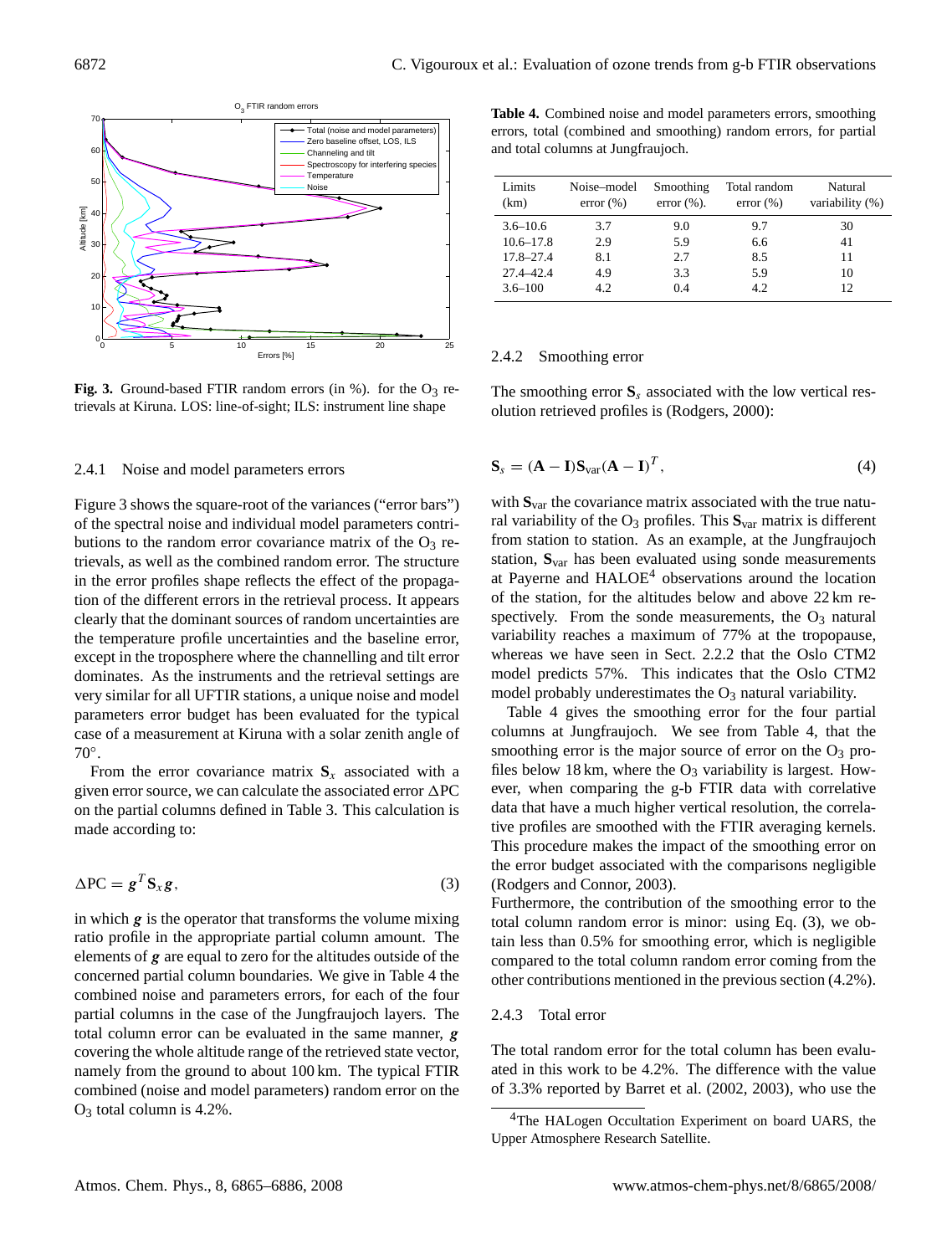**Table 5.** Statistical means (M) and standard deviations (STD) of the relative differences between the  $O<sub>3</sub>$  total columns from the FTIR and correlative (CORR, being Dobson, UV-Vis or Brewer) measurements, in percentage. The numbers of comparisons N involved in the different correlative (CORR, being Dobson, UV-vis or Brewer) measurements, in percentage. The numbers of comparisons in involved in the different statistics are given between parentheses. The standard error on the mean (SEM=3 STD/the comparisons are also included (in [%]).

| <b>FTIR</b> station                                   | <b>CORR</b> station                                                        | M [%]   | STD [%] | $\mathbf N$ | <b>SEM</b> [%] | Random error [%] |
|-------------------------------------------------------|----------------------------------------------------------------------------|---------|---------|-------------|----------------|------------------|
| Ny-Ålesund<br>79° N, 20 m a.s.l                       | UV-Vis at Ny-Ålesund <sup>a</sup><br>1995-2001                             | $+12.0$ | 8.5     | (136)       | 2.2            | 4.9              |
| 1995-2004                                             | UV-Vis at Ny-Ålesund b<br>2002-2004                                        | $+12.1$ | 6.7     | (15)        | 5.2            | 4.7              |
|                                                       | Dobson at Ny-Ålesund <sup>c</sup><br>1995-1997                             | $+0.7$  | 3.1     | (7)         | 3.5            | 4.2              |
| Kiruna<br>$68^{\circ}$ N, 420 m a.s.<br>1996-2004     | Brewer at Sodankylä <sup>c</sup><br>1996–2004 (241 km, 179 m a.s.l.)       | $+2.7$  | 6.9     | (431)       | 1.0            | 4.5              |
| Harestua<br>$60^{\circ}$ N, 596 m a.s.l               | UV-Vis at Harestua <sup>a</sup><br>1998-2005                               | $+9.4$  | 6.6     | (374)       | 1.0            | 4.6              |
| 1995-2005                                             | Dobson at Oslo <sup>c</sup><br>1995-1998 (35 km, 90 m a.s.l.)              | $+8.6$  | 5.0     | (88)        | 1.6            | 4.3              |
| Zugspitze<br>$47^{\circ}$ N, 2964 m a.s.<br>1995-2004 | Dobson at Hohenpeissenberg <sup>a</sup><br>1995-2004 (43 km, 975 m a.s.l.) | $+0.4$  | 3.6     | (341)       | 0.6            | 4.3              |
| Jungfraujoch<br>46.5° N, 3580 m a.s.1<br>1995-2004    | UV-Vis at Jungfraujoch <sup>a</sup><br>1995-2004                           | $+1.5$  | 3.9     | (627)       | 0.5            | 4.5              |
| Izaña<br>$28^{\circ}$ N, 2367 m a.s.<br>1999-2004     | Brewer at Izanã <sup>a</sup><br>1999-2004                                  | $+2.9$  | 3.8     | (446)       | 0.5            | 4.4              |

<sup>a</sup> Source: NDACC; <sup>b</sup> Source: CALVAL; <sup>c</sup> Source: WOUDC.

same micro-window, can be explained partly by the fact that Barret et al. (2002, 2003) have not taken into account baseline error, and that they have assumed a temperature uncertainty of 1.5 K, whereas we have adopted a 2 K uncertainty. It is obvious in Fig. 3 that the temperature error is the dominant error contribution in the stratosphere. Therefore the recent approach of Schneider and Hase (2008) and Schneider et al. (2008), which widely eliminates this error, allows the improvement of future FTIR  $O_3$  retrievals.

The dominant systematic error on total columns is the  $O_3$ line intensity uncertainty (Barret et al., 2003; Schneider et al., 2005; Kagawa et al., 2007; Schneider and Hase, 2008). The  $O_3$  air broadening coefficient uncertainty is an important source of uncertainty when considering the retrieved profiles and partial columns. For example, the total column amounts obtained using HITRAN 2004, as in the present work, are about 3.5–4% higher than the ones obtained using the HI-TRAN 2000 database version (not shown in this paper). This is in agreement with the differences in the  $O_3$  line intensities in the  $10 \mu$ m region between HITRAN 2000 (Rothman et al., 2003) and HITRAN 2004 (Rothman et al., 2005) that includes  $O_3$  line parameters following the work of Flaud et al. (2003).

## **3 Time series of O**<sup>3</sup> **g-b FTIR products and validation**

In the frame of the UFTIR project, the six g-b FTIR stations have reprocessed their time series of  $O_3$ . The periods covered by the time series are given in Table 5. Because we consider only solar absorption measurements, the time series at Ny-Alesund and Kiruna cover only the March–September and January–November periods, respectively.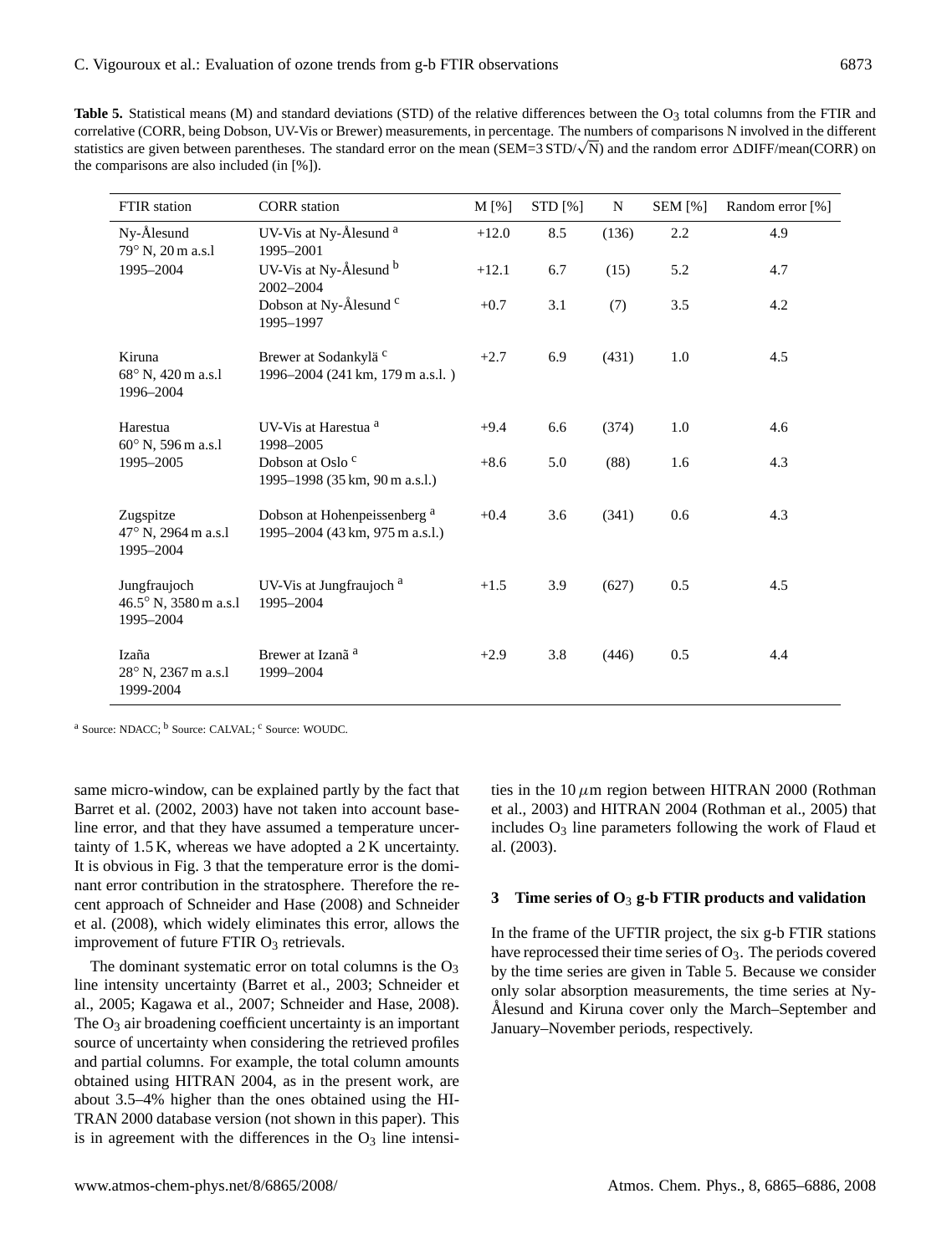

**Fig. 4.** Time series of  $O_3$  total columns at each station.

## 3.1  $O_3$  total columns

## 3.1.1 FTIR total column time series

Figure 4 displays the time series of  $O_3$  total columns at each g-b FTIR station. We clearly see the well-known seasonal variation of ozone having a maximum in spring (Brasseur and Solomon, 1984). The seasonal variation is isolated in Fig. 5 which shows the monthly mean total columns over the periods of measurements. Also well-known (Brasseur and Solomon, 1984) is the lower amount of ozone at lower latitudes in all seasons (Izaña), and the higher amplitude seasonal variation at higher latitudes. The larger total column amounts at higher latitudes are mainly due to higher ozone concentrations below 20 km, where transport, and particularly the downward poleward (Brewer-Dobson) circulation, plays an important role (Brasseur and Solomon, 1984).

## 3.1.2 Validation with ground-based correlative data

Comparisons have been made with ground-based correlative data (CORR). The daily means of FTIR data have been compared with the daily means of correlative data on the same day. Whenever possible, we have selected correlative data taken at the same location. For Kiruna and Zugspitze, only one year of local correlative measurements was available, thus in order to validate the time series, we have made comparison with data from Sodankylä and



**Fig. 5.** Monthly mean of  $O_3$  total columns at each station.

Hohenpeissenberg located 241 km and 43 km from Kiruna and Zugspitze, respectively. The correlative data are from Dobson, Brewer or UV-Vis observations, and have been retrieved from the NDACC database, the Envisat Calibration/Validation Database (CALVAL, http://nadir.nilu.no/ calval/), or the World Ozone and Ultraviolet Radiation Data Centre (WOUDC, http://www.woudc.org/).

The results of the comparisons are given in Table 5. They are expressed in terms of the statistical means of the relative differences M, with M=mean(FTIR–CORR)/mean(CORR), and the statistical  $1\sigma$  standard deviations, STD, in percent, with STD=std(FTIR–CORR)/mean(CORR). The bias M is statistically significant if it is larger than the standard error on the mean defined as  $SEM=3 * STD/\sqrt{N}$ , with N the number of comparisons in the statistics. The random error on the absolute difference FTIR–CORR is simply:  $\triangle$ DIFF= $\sqrt{\triangle$ FTIR<sup>2</sup>+ $\triangle$ CORR<sup>2</sup>, with  $\triangle$ FTIR and  $\triangle$ CORR the absolute random errors on the FTIR and correlative measurements, respectively. The standard deviation of the differences (STD) can be compared to the random error on the difference in percent,  $\triangle$ DIFF/mean(CORR). As seen in Sect. 2.4.1, the FTIR random error on total column has been estimated to be about 4.2%. The correlative random error is usually much smaller than the FTIR one. The UV-Vis random error is between about 0.2% (for Harestua) and 1.6% (for Jungfraujoch), and the Brewer and Dobson random errors are typically 1%. Thus, as can be seen in Table 5, the correlative random error contribution to the combined random errors is small.

First, considering the biases, we can notice from Table 5 that a significant positive bias is present at all the stations except for the Dobson comparisons at Zugspitze and Ny-Ålesund. This significant bias is below  $3\%$  for Jungfraujoch, Izaña, and Kiruna. We have seen in Sect. 2.4.2 that the systematic error due to the  $O_3$  line intensity parameter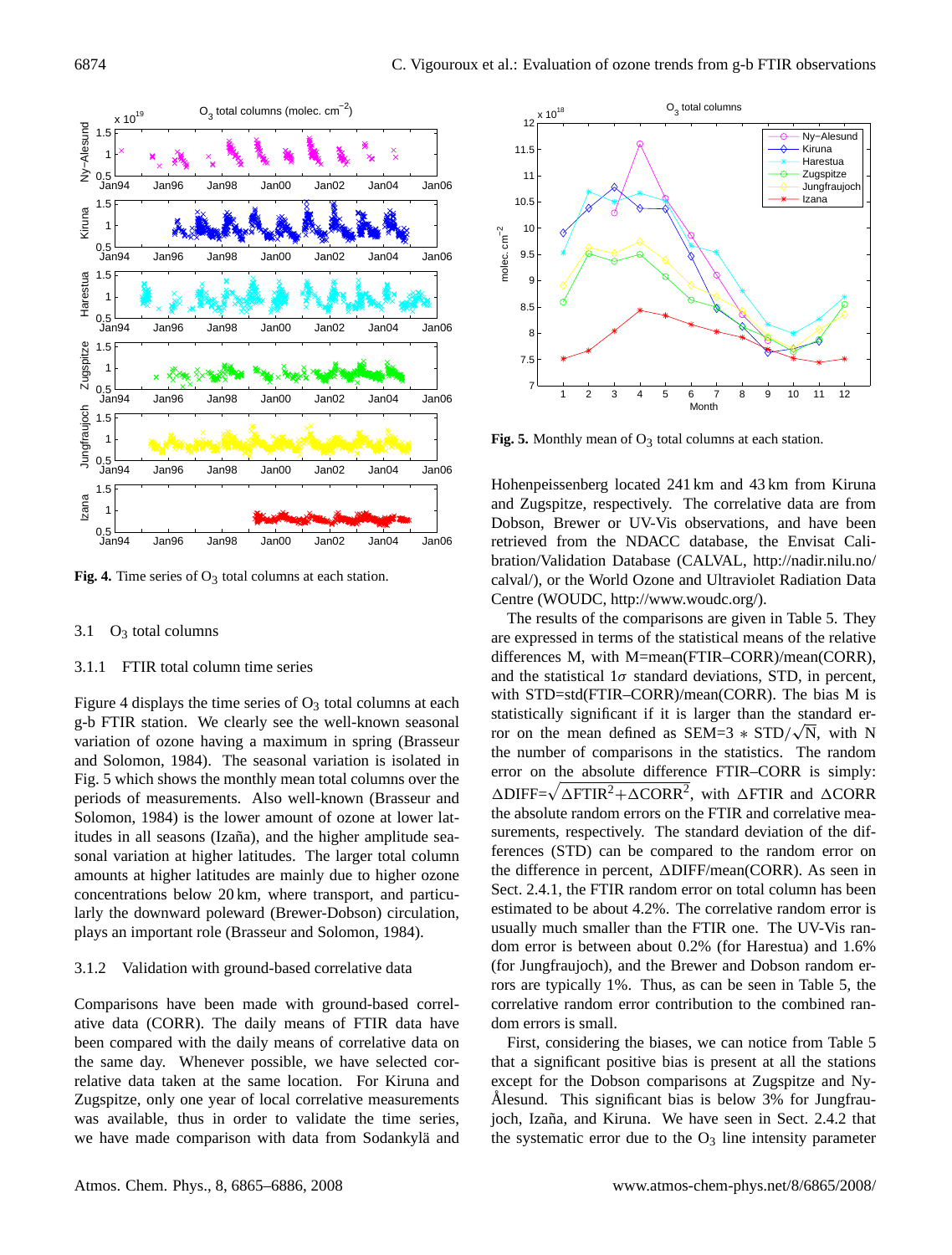

**Fig. 6.** Time series of O<sub>3</sub> partial columns at Jungfraujoch.

can induce a bias as large as 3.5–4%. However, this spectroscopic error can not explain the much larger biases observed at Harestua and Ny-Ålesund in the comparisons with UV-Vis data. The bias at Harestua is present in both the UV-Vis and Dobson comparisons, thus it seems that the FTIR total columns are overestimated at this station. For Ny-Ålesund, the bias between UV-Vis and FTIR measurements is most probably due to the analysis of the UV-Vis data in the UV wavelength region (336 to 357 nm) applying full multiple scattering in the radiative transfer model (F. Wittrock, private communication). For up to now unknown reasons, this causes 6 to 12% smaller values for ozone depending on solar zenith angle. A new data set analysed in the visible (425 to 497 nm) solves this problem and will be uploaded to the NDACC database quite soon (F. Wittrock, private communication). This interpretation is confirmed by the Dobson comparisons which show no bias for the few coincidences that were found with FTIR measurements.

Second, considering the standard deviations, we see in Table 5 that for the three stations at lowest latitude, STD is within the random error. One can even notice that the random error of the comparisons of 4.3 to 4.5% could be too conservative, as the STD is always equal to or below 3.9% for these stations. For the three stations at highest latitude, the standard deviations are larger than the random error, except for the Dobson comparisons. For Kiruna, the reason could be the higher natural variability of  $O_3$  at higher latitude that could lead to a spatial collocation problem for the comparisons with Sodankylä. Also the temporal variability could play a role in the comparisons since only daily means are compared.



Fig. 7. Monthly means of O<sub>3</sub> partial columns at each station. The layer limits are indicative in the figures, the exact limits are given in Table 3.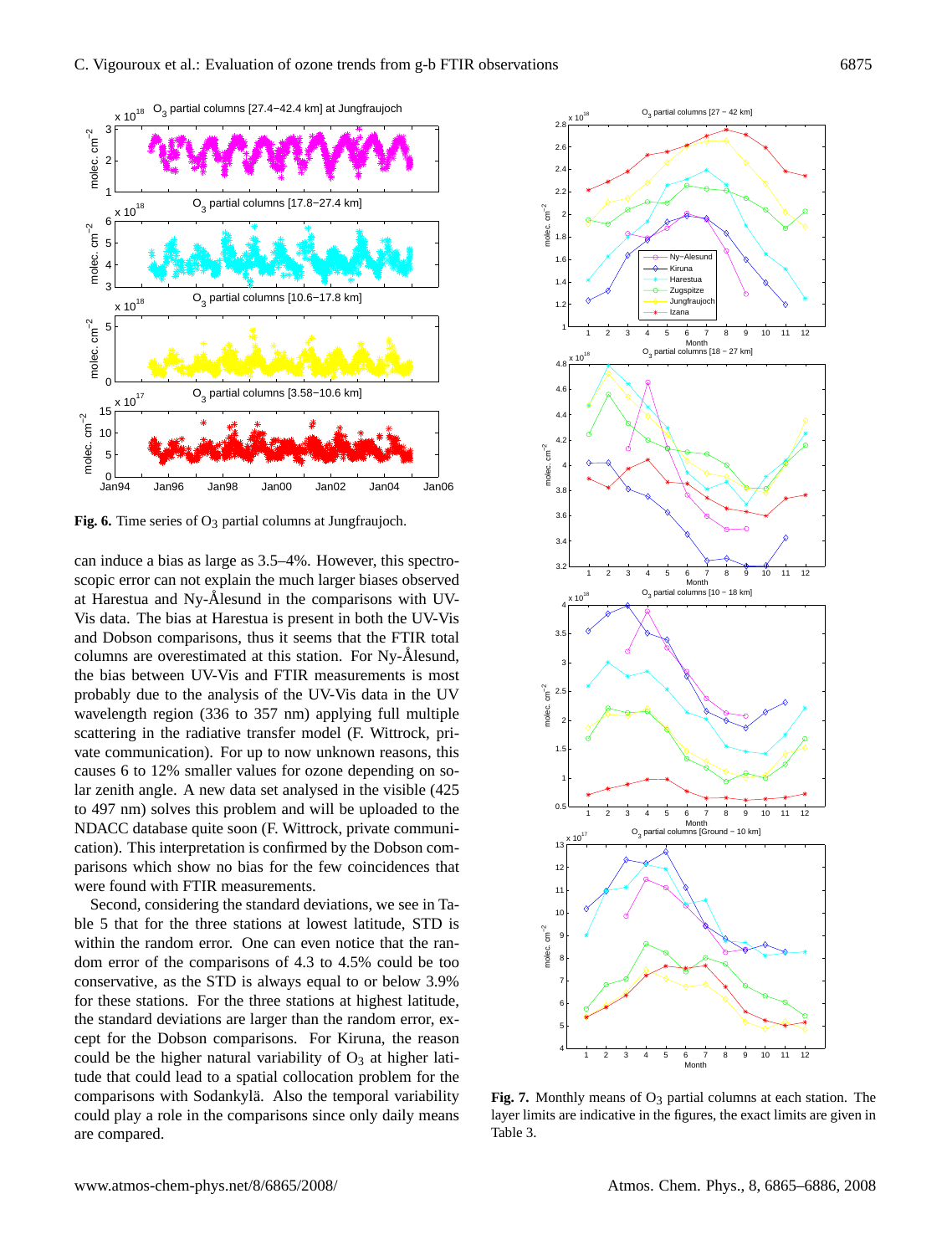## 3.2 O<sup>3</sup> partial columns

#### 3.2.1 Partial columns time series

We have seen in Sect. 2.3 that the DOFS is around 4.7 for  $O_3$ , which justifies the definition of four partial columns (see Table 3) and consideration of the corresponding time series. As an example, Fig. 6 displays the partial columns time series at the Jungfraujoch station. We can notice in this figure that the timing of the seasonal maximum of ozone is different for different altitude layers. Figure 7, which shows the monthly means of partial columns at each station, illustrates this feature even better, and confirms that it exists at all stations. At the same time, it shows that the phases of the seasonal variation of ozone in each layer are slightly different with latitude.

In the upper layer ( $\sim$ 27–42 km), the maximum in the ozone partial column occurs in summer, shifting from early summer to late summer when going from high to low latitude. The amounts of ozone are highest for the lowest latitude station Izaña, in agreement with higher photo-chemical production of ozone at these altitudes during this season, and particularly at the latitude of Izaña.

As already mentioned in Sect. 3.1.1, the lowermost stratosphere is influenced by transport, and the large gradients in ozone amounts as a function of latitude in the 10–18 km layer are due to downward poleward circulation (Brasseur and Solomon, 1984). At high latitudes, the descent of air coming from the tropics occurs in winter, but this air remains in the stratosphere for several months, giving a maximum of ozone in spring in the lowermost stratosphere, and a maximum in late winter–spring in the 18–27 km layer.

For the tropospheric column (ground-∼10 km), we clearly see the difference between the mid-latitude NH broad maximum in summer and the spring maximum at the highest latitude stations. One might expect tropospheric ozone to be largest in spring, as the STE process is most effective during late winter and spring. This is indeed what is observed for the non-polluted sites of Kiruna, Ny-Ålesund and Harestua. But, as explained in Logan (1985), a broad summer maximum is present in the mid-latitude NH, where photochemical production of ozone associated with anthropogenic sources (NOx, CO, and hydrocarbons) occurs. At ∼30◦ N, Logan (1985) reports some longitudinal differences in the seasonal cycle of tropospheric ozone, with e.g., a summer maximum in Florida and Bahamas, but not in southern Japan due to the summer monsoon. At Izaña, we see the summer maximum. We see in Fig. 7 that the differences in tropospheric ozone between the three high altitude sites (Izaña, Jungfraujoch and Zugspitze) and the others is approximately  $4 \times 10^{17}$ molec.  $\text{cm}^{-2}$ . The tropospheric ozone amounts are of course strongly affected by the different altitudes of the sites. For example, the annual mean ozone partial column in the lowest 3 km layer at Kiruna is about  $2 \times 10^{17}$  molec. cm<sup>-2</sup>, and represents more than 20% of the tropospheric (gd-10 km) column. The high altitude of the three lowest latitude sites thus explains about half of the difference in tropospheric ozone amounts with the high latitude stations.

## 3.2.2 Validation with ground-based correlative data

Validation of FTIR ozone partial column amounts in the different layers has been made using correlative ozonesonde and Lidar data, that provide vertical profiles of  $O_3$  from the ground to about 30 km, and from about 10 to 45 km, respectively. The source of these correlative data is the NDACC database, except for the ozonesondes at Gardermoen which were taken from NILU Atmospheric Database for Interactive Retrieval (NADIR, http://www.nilu.no/nadir/). As done in Sect. 3.1.2 regarding the validation of ozone total columns, we have compared daily mean ozone values. To take into account the different vertical resolutions of the FTIR and correlative ozone profiles,  $x_c$ , we have used the method of Rodgers and Connor (2003). In the present case, the vertical resolution of the ozonesondes and Lidar profiles is much higher than that of the ground-based FTIR data. Therefore the averaging kernel matrix of the correlative profiles is considered to be the identity matrix. Before comparing the correlative profiles to the FTIR ones, we smoothed them according to the characteristics of the FTIR data, following:

$$
x_s = x_a + A(x_c - x_a), \tag{5}
$$

in which  $x_s$  are the smoothed correlative profiles and  $x_a$  and **A** are the FTIR a priori profile and the FTIR averaging kernel matrix, respectively.

We give in Table 6, the statistical means (M) of the relative differences between the ozone partial columns from FTIR and correlative profiles in percent, M=mean(FTIR– CORR)/mean(CORR), and the associated statistical  $1\sigma$ standard deviations, STD, in percent, STD=std(FTIR– CORR)/mean(CORR), for the partial columns defined in Ta-CORR)/mean(CORR), for the partial columns defined in Table 3. The standard errors on the mean (SEM=3  $\sigma/\sqrt{N}$ ) are also given in order to detect the statistically significant biases. The random error on the differences of partial columns is calculated from Eq. (3), where  $S_x$  is the random error covariance matrix on the difference of the profiles FTIR– CORR. Based on Rodgers and Connor (2003) and the fact that the averaging kernel matrix of the correlative data has been set to the unity matrix, we obtain for the random error covariance matrix of the differences:

$$
\mathbf{S}_x = \mathbf{S}_{x_1} + \mathbf{A}\mathbf{S}_{x_2}\mathbf{A}^T, \tag{6}
$$

with  $S_{x_1}$  the random error covariance matrix of the g-b FTIR retrieved profile and  $S_{x_2}$  the random error covariance matrix of the correlative profile, specified on the FTIR retrieval grid. The FTIR random error covariance matrix  $S_{x_1}$ , which includes the noise and model parameters errors, is described in Sect. 2.4.1. The vertical smoothing error, as seen in Sect. 2.4.2, can be neglected in the comparisons as we have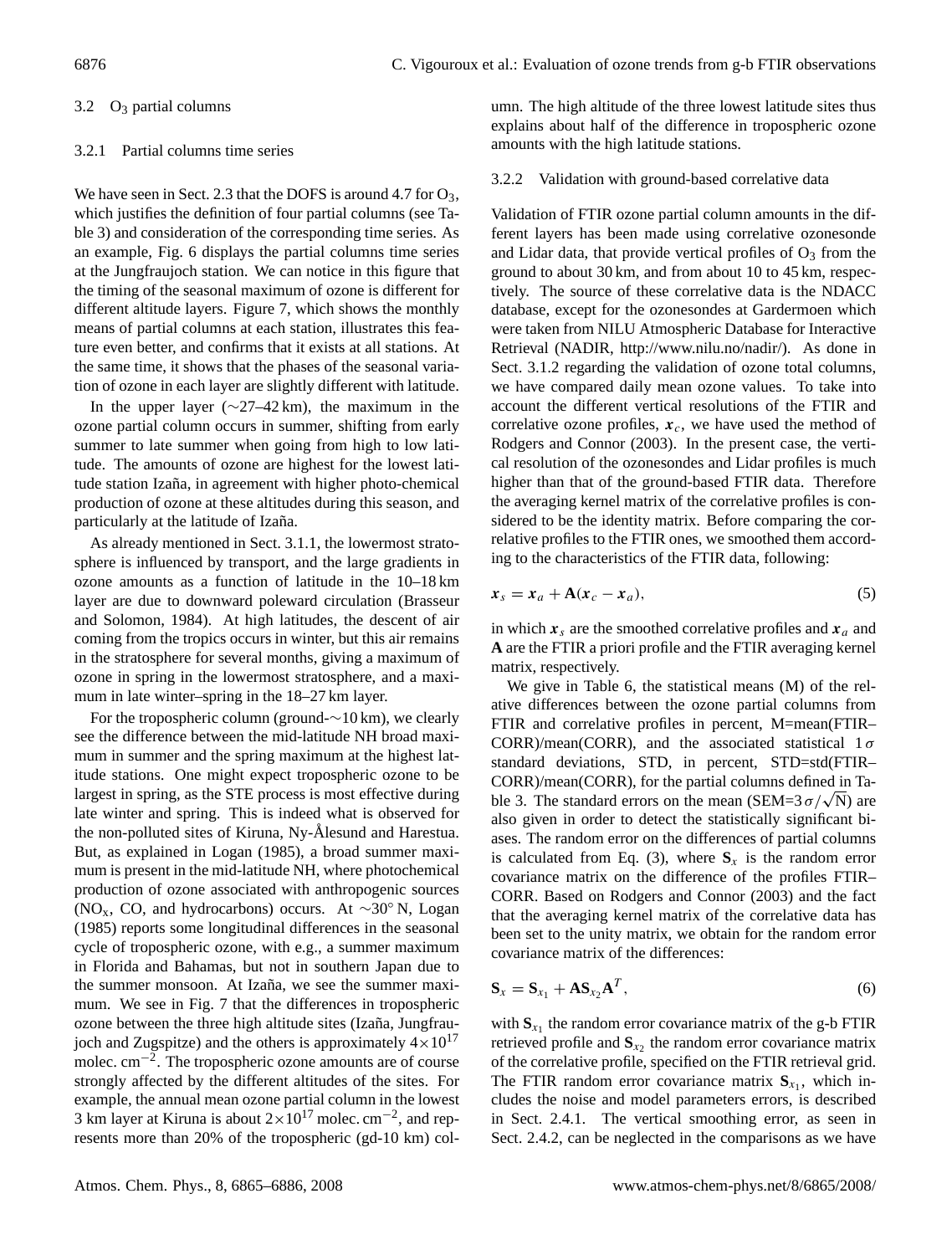Table 6. Statistical means (M) and standard deviations (STD) of the relative differences between the O<sub>3</sub> partial columns (PC) from the FTIR and correlative (CORR) measurements, in percentage. The correlative ozonesondes and Lidar profiles have been smoothed with the FTIR averaging kernels. The numbers of comparisons N involved in the different statistics are given between parentheses. The standard error on averaging kerneis. The numbers of comparisons N involved in the different statistics are given between parer<br>the mean (SEM=3STD/√N) and the random error on the comparisons are also included (in [%]). Gd: ground.

| FTIR station | <b>CORR</b> station                     | PC limits [km]        | M [%]                    | STD [%]                  | ${\bf N}$ | <b>SEM</b> [%]    | Random error [%]         |
|--------------|-----------------------------------------|-----------------------|--------------------------|--------------------------|-----------|-------------------|--------------------------|
| Ny-Ålesund   | Sondes at Ny-Ålesund <sup>a</sup>       | Gd-9.0 km             | $+9.1$                   | 19.6                     | (40)      | 9.3               | 3.2                      |
|              | 1995-2004                               | $9.0 - 17.0$ km       | $+4.5$                   | 16.0                     | (38)      | 7.8               | 3.1                      |
|              |                                         | 17.0-27.0 km          | $-4.7$                   | 9.1                      | (31)      | 4.9               | 7.5                      |
| Kiruna       | Sondes at Sodankylä <sup>a</sup>        | Gd-9.8 km             | $+2.9$                   | 17.3                     | (134)     | 4.5               | 2.8                      |
|              | 1995-2004 (241 km)                      | $9.8 - 18.3$ km       | $+2.7$                   | 21.8                     | (132)     | 5.7               | 3.0                      |
|              |                                         | 18.3-27.7 km          | $-2.4$                   | 10.2                     | (94)      | 3.2               | 8.5                      |
|              |                                         |                       |                          |                          |           |                   |                          |
|              | Lidar at Andoya <sup>a</sup>            | 9.8-18.3 km           | $-7.7$                   | 17.2                     | (52)      | 7.2               | 3.1                      |
|              | 1995-2004 (260 km)                      | 18.3-27.7 km          | $+3.4$                   | 11.6                     | (90)      | 3.7               | 8.2                      |
|              |                                         | 27.7-41.6 km          | $-0.7$                   | 12.7                     | (62)      | $4.8\,$           | 5.8                      |
| Harestua     | Sondes at Gardermoen <sup>b</sup>       | Gd-10.6 km            | $+6.2$                   | 15.5                     | (20)      | 10.4              | 2.7                      |
|              | 1995-2000 (20 km)                       | $10.6 - 17.6$ km      | $-0.8$                   | 14.8                     | (17)      | 10.8              | 3.5                      |
|              |                                         | $17.6 - 27.6$ km      | $+9.2$                   | 13.6                     | (11)      | 12.3              | 7.6                      |
| Zugspitze    | Sondes at Hohenpeissenberg <sup>a</sup> | $Gd-11.0 \mathrm{km}$ | $+0.7$                   | 16.6                     | (230)     | 3.3               | 3.2                      |
|              | 1995-2004 (43 km)                       | $11.0 - 17.9$ km      | $+10.5$                  | 21.4                     | (230)     | $4.2\,$           | 3.0                      |
|              |                                         | 17.9-27.9 km          | $+0.6$                   | 6.6                      | (227)     | 1.3               | 8.4                      |
|              |                                         |                       |                          |                          |           |                   |                          |
|              | Lidar at Hohenpeissenberg <sup>a</sup>  | $11.0 - 17.9$ km      |                          | $\overline{\phantom{m}}$ | (2)       | $\qquad \qquad -$ | $\overline{\phantom{a}}$ |
|              | 1995-2004 (43 km)                       | 17.9-27.9 km          | $-0.4$                   | 6.7                      | (171)     | $1.5\,$           | 8.3                      |
|              |                                         | 27.9-41.9 km          | $+7.4$                   | 10.2                     | (161)     | 2.4               | 5.1                      |
| Jungfraujoch | Sondes at Payerne <sup>a</sup>          | $Gd - 10.6 km$        | $+3.0$                   | 11.0                     | (400)     | 1.7               | 3.8                      |
|              | 1995-2004 (84 km)                       | $10.6 - 17.8$ km      | $+4.8$                   | $9.8\,$                  | (400)     | $1.5\,$           | 3.0                      |
|              |                                         | 17.8-27.4 km          | $+5.2$                   | 3.7                      | (377)     | 0.8               | 8.4                      |
|              | Lidar at Hohenpeissenberg <sup>a</sup>  | $10.6 - 17.8$ km      | $\overline{\phantom{0}}$ | $\qquad \qquad -$        | (0)       | $\qquad \qquad -$ | $\overline{\phantom{0}}$ |
|              | 1995-2004 (268 km)                      | 17.8-27.4 km          | $+7.3$                   | 4.3                      | (343)     | 0.7               | 8.3                      |
|              |                                         | 27.4-42.0 km          | $+5.2$                   | 4.8                      | (329)     | 0.9               | 5.1                      |
| Izaña        | Sondes at Izanã <sup>a</sup>            | Gd-10.7 km            | $+4.2$                   | 15.9                     | (66)      | 5.9               | 2.8                      |
|              | 1999-2004                               | $10.7 - 18.3$ km      | $+1.5$                   | 22.7                     | (65)      | 8.4               | 2.9                      |
|              |                                         | 18.3-27.7 km          | $+9.6$                   | 4.7                      | (59)      | 1.9               | 8.4                      |
|              |                                         |                       |                          |                          |           |                   |                          |

<sup>a</sup> Source: NDACC; <sup>b</sup> Source: NADIR.

smoothed the correlative profiles by the FTIR averaging kernels. The  $S_{x<sub>2</sub>}$  matrix is taken diagonal for both ozonesondes and Lidar measurements. The random error budget for the ozonesondes was not given individually in the NDACC database, thus we used typical values from the JOSIE-2000 report (Smit and Straeter, 2004): 5% from the ground to 20 km and 7% above. The random errors of Lidar profiles are given individually in the data files of the NDACC database. We took the mean of the provided values for the profiles in daily coincidence with FTIR measurements. The Lidar errors can be larger than 20% at the tropopause and above 40 km, but after the smoothing with FTIR averaging kernels in Eq. (6), they are below 5% in the lower stratosphere, and below 10% around 40 km.

The mean relative differences (M) of the tropospheric layer, i.e. the biases, are lower than approximately 4% at all stations, except Harestua  $(6%)$  and Ny-Ålesund  $(9%)$ . Considering the standard error on the mean (SEM), they are never statistically significant, except at the Jungfraujoch station, where the bias is only  $+3.0\pm1.7\%$  (M $\pm$ SEM). In the lower stratospheric layer (10–18 km), the biases with the ozonesondes are positive but statistically non significant at all stations, except at Zugspitze  $(10.5 \pm 4.2\%)$ . and Jungfraujoch  $(4.8 \pm 1.5\%)$ . For this layer, the comparisons with Lidar measurements show a slightly significant negative bias at Kiruna  $(-7.7 \pm 7.2\%)$ . In the 18–27 km layer, the biases are statistically non significant at all stations, except at Jungfraujoch  $(+5.2 \pm 0.8\%)$ . and Izaña (9.6 $\pm 1.9\%$ ). We notice a good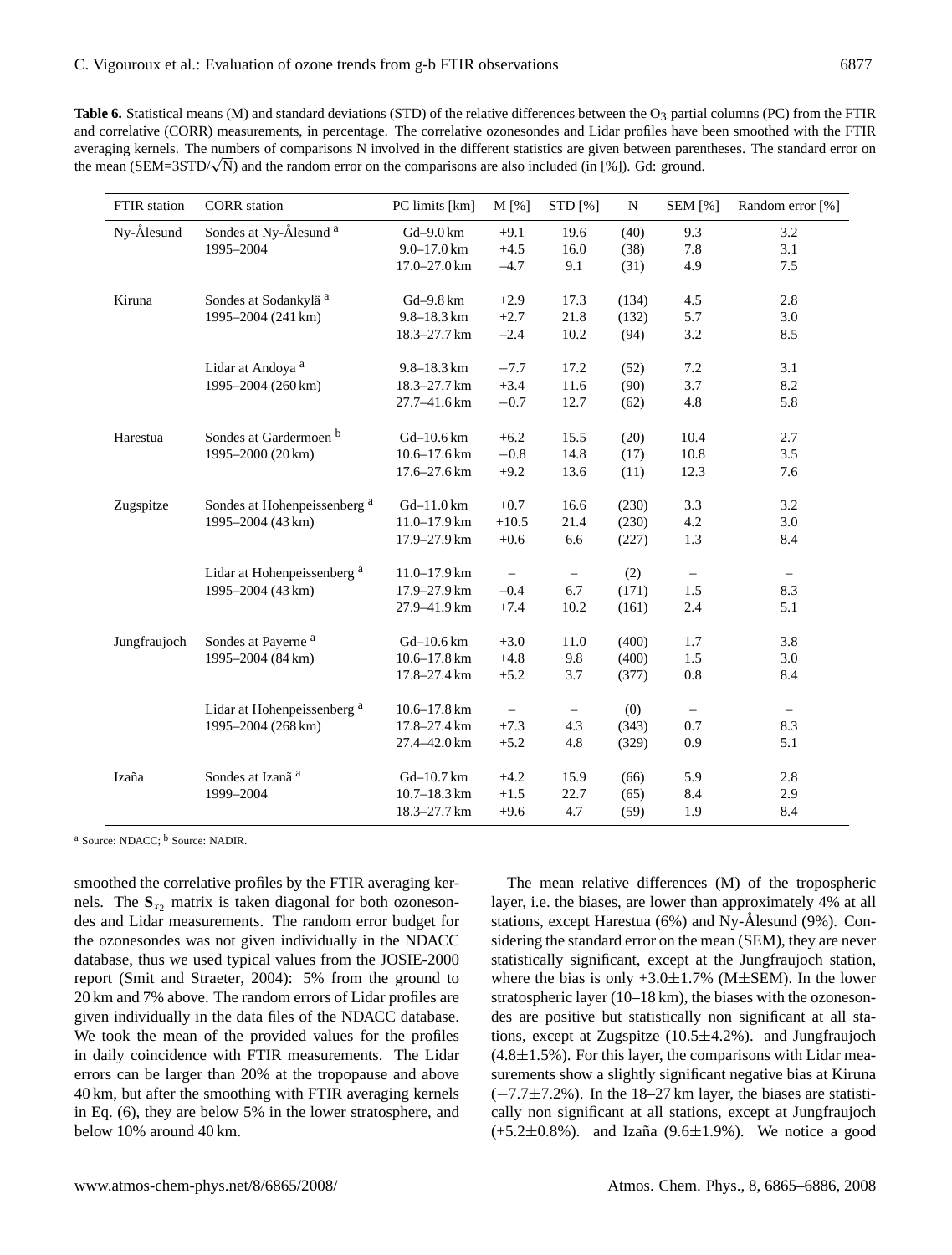

**Fig. 8.** Measured and bootstrap resampled ozone total columns at Jungfraujoch (top) and Ny-Ålesund (bottom). The linear trends and the residuals are also shown.

consistency between ozonesonde and Lidar comparisons. In the higher stratospheric layer 27–42 km, the Lidar comparisons show an excellent agreement at Kiruna. Positive significant biases of 5.2% at Jungfraujoch and 7.4% at Zugspitze are observed in the comparisons between FTIR and Lidar measurements at Hohenpeissenberg. This confirms the result by Steinbrecht et al. (2006) when comparing Lidar and SAGE data: the Lidar data at this station are too low between 30 and 42 km, with a maximum of 10% at 38 km. We observe that in general there is a positive bias at all layers, which is in agreement with the total column comparisons showed in Table 5. The main systematic error sources for FTIR partial columns being the  $O_3$  line intensities and air broadening coefficients (Barret et al., 2002, 2003), the error on the spectroscopic parameters could partly explain the observed biases. The use of spectroscopic databases different in the present work (HITRAN 2004) and in the work of Barret et al. (2002) explains the different biases obtained, for the Jungfraujoch station, in the ozonesonde comparisons in both studies.

The standard deviations are smaller or comparable to the random errors only for the 18–27 km layers (with the exception of Harestua where STD is larger) and the 27–42 km layer at the Jungfraujoch station. In the two layers at lower altitude, the standard deviations are always larger than the random errors. In the troposphere, the standard deviations are between 11% and 20%, while the random error is only between 3 and 4%. In the 10–18 km layer, the standard deviations are between 10% and 24%, and the random error around 3%. This is not surprising considering that ozone has more variability in the tropopause region, thus we expect that the spatial and temporal differences between both measurements have a larger impact in the two lower layers.

## **4 Ozone trends in Western Europe from g-b FTIR measurements**

Gardiner et al. (2008) describes the bootstrap resampling method that has been implemented in the UFTIR project to make statistical trend analysis of the UFTIR time series. The objective of the bootstrap analysis approach is to determine the annual trend and associated uncertainties, based on a statistical model that makes minimal assumptions about uncertainty distributions associated with the raw data. In order to capture the regular intra-annual variations in a statistically robust manner without having to make detailed assumptions about the nature of the intra-annual behaviour, a Fourier series is used to model the data. The year-to-year variability, that can appear particularly at the Arctic sites, will not be captured by the intra-annual Fourier series, but is effectively a noise source in the linear trend determination, and therefore feeds into the uncertainties in the determined trends. These uncertainties correspond to the 95% confidence interval of the bootstrap resampled distributions, which would be equivalent to  $2\sigma$  standard deviations for normal distributions (Gardiner et al., 2008). It was chosen in Gardiner et al. (2008) to use a common order Fourier series in the trend analyses for all species and all sites to give consistency in the results. The third order Fourier series provided the best overall result for all species. Generally, the variation we get in the trend and uncertainty values for different order series is significantly smaller than the basic uncertainty in the trend. In the present work, we also use third order Fourier series, for total and partial columns trends. As an example, we show in Fig. 8 the ozone total columns from the FTIR time series together with the fitted time series from the bootstrap resampling method, at Jungfraujoch and at Ny-Ålesund. The residuals and the obtained linear trends are also shown in the figure. One can see that the measured FTIR total columns are well reproduced by the third order Fourier series, even at Ny-Ålesund where the data only cover the March–September period. One should take care that the obtained trend at Ny-Alesund concerns only this period. In the same manner, the trends given in the next sections for Kiruna concern only the January to November period.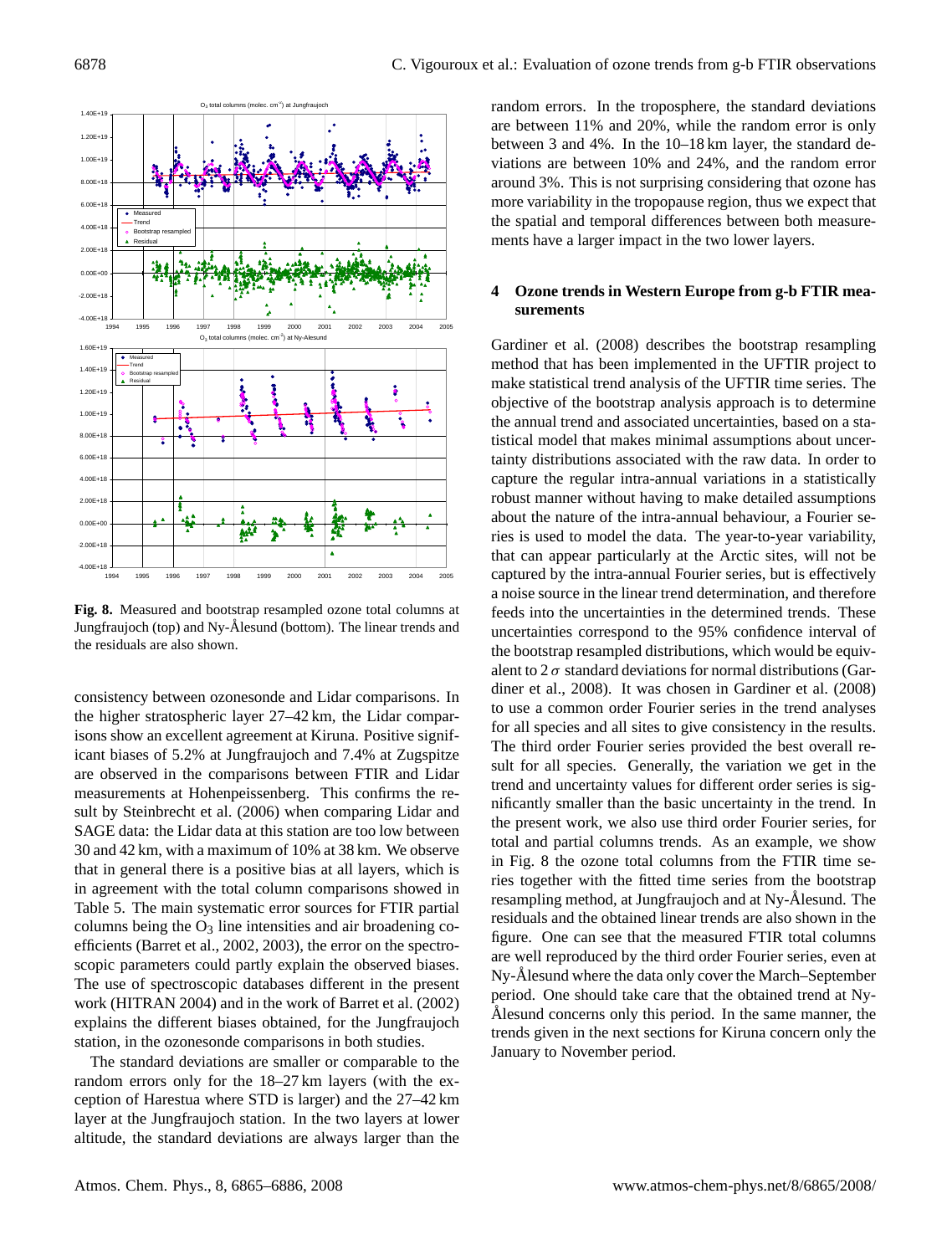Gardiner et al. (2008) provides results for total, tropospheric and stratospheric column trends and associated uncertainties for the six UFTIR target species. For ozone, Gardiner et al. (2008) finds that total and stratospheric column trends are very similar, which is expected given the fact that the stratospheric column makes up 90% of the total column. In the present work, we have used the same method to derive trends for the four individual partial columns identified in Table 3 for each station. The results are presented in Table 7, where we have given only the approximate boundaries for the layers: ground- $\sim$ 10 km,  $\sim$ 10–18 km,  $\sim$ 18–27 km, and ∼27–42 km. The trends and their associated uncertainties are expressed as annual trends, in % relative to the mean values for the year 2000. The small differences between the total columns trends given in Table 7 and Table 3 of Gardiner et al. (2008), come from the different definition of the total columns: from the ground up to about 100 km in the present work, and from the ground up to about 50 km in Gardiner et al. (2008).

## 4.1 Total column trends

We see from Table 7, that at the three highest latitude stations, the last decade total column ozone trends are significantly positive. We obtain  $+0.92\pm0.64$ ,  $+0.64\pm0.39$ , and 0.56±0.48%/yr (∼3.4±2.3, 2.1±1.3, 2.0±1.8 DU/yr) for Ny-Ålesund, Kiruna, and Harestua, respectively. This is in agreement with Weatherhead and Andersen (2006) who report an increase of about 2.5 and 2 DU/yr at latitudes 80◦ N and 60–70◦ N, respectively, for 1996–2004, based on merged TOMS/SBUV2 satellite data. The high variability of ozone in the Arctic, mainly driven by changes in dynamics, makes it difficult to detect and interpret a possible turnaround in the ozone trend at these latitudes (WMO, 2006). Therefore, it is too early to explain the observed positive trends at NH high-latitudes by the decrease of EESC. They could rather be due to the higher occurrence of warmer winters that appeared since 1997/1998 in the Arctic compared to the previous period 1991–1997 (Manney et al., 2005), and that leads to less ozone depletion during these warm winters/springs. To demonstrate this, we have calculated the total ozone trend at Harestua, for the 1995–2005 period, as one more year of data was already available for that station, and we found a reduced and non significant trend of  $0.14 \pm 0.43\%$ /yr. Indeed, the very cold winter/spring 2004/2005 in the Arctic leads to large ozone loss (Manney et al., 2006), as observed for Harestua in Fig. 4, with lower ozone values during spring 2005 compared to 1997–2004 springs. This gives an example of the strong influence of the temperature, which is linked to planetary wave activity (Dhomse et al., 2006), on the trends in the Arctic.

The total ozone trend at Izaña is small and non significant  $(-0.08\pm0.28\%/yr)$ , in agreement with previous studies for latitudes around 20–30◦ N using TOMS/SBUV data (Reinsel et al., 2005; Andersen et al., 2006).

At the two mid-latitude stations, one observes small positive trends in total ozone, significant for Jungfraujoch  $(0.41\pm0.21\%/yr \sim 1.32\pm0.69$  DU/yr) and not significant for Zugspitze (0.15±0.29%/yr ∼0.47±0.91 DU/yr). Based on TOMS/SBUV data, Reinsel et al. (2005) obtain a significant positive trend of  $1.73\pm0.57$  DU/yr for the period after the turnaround in 1996 up to 2002, for the 45–50◦ N latitude band. Our results are in agreement with the observation of a turnaround in the negative trend of mid-latitude total ozone: an ozone minimum is observed in 1993, with particular low ozone values mainly due to the Mt. Pinatubo volcanic eruption, and a turnaround point is often chosen around 1996 for trend studies (Stolarski and Frith, 2006; Dhomse et al., 2006; Andersen et al., 2006; Reinsel et al., 2005). As discussed in these previous studies, it is still under debate whether the turnaround is due to declining EESC, because the total ozone trends are also influenced by solar activity (11-year cycle), volcanic eruptions, temperature, and dynamical processes (Brewer-Dobson circulation and nonlinear synoptic wave forcing). Also, the positive ozone trends in the Arctic, associated with the recent warmer winters, play a role in the mid-latitude positive trends: it was shown that the transport of ozone-depleted air from the polar vortex has an influence on the longitudinal differences in past negative ozone trends at mid-latitudes (Andersen and Knudsen, 2006). Quantifying the individual contributions of the processes that drive ozone trends is very complex and a great challenge for modelling studies. Since these contributions are dependent on altitude, it is very useful to investigate the vertical distribution of ozone trends.

#### 4.2 Middle-upper stratosphere (27–42 km) trends

Table 7 shows that the trends for the upper layer (27–42 km) resulting from our study are quite different according to the station.

We detect significant positive trends at the high latitude stations Kiruna and Harestua, but not at Ny-Ålesund. The lack of measurements at Ny-Ålesund during polar night could explain partly the apparent disagreement with the two other high latitude stations. Indeed, if we reduce the Kiruna and Harestua data to the March–September period, reduced trends are obtained, nonetheless still significantly positive:  $1.06\pm0.41\%$ /yr and  $1.78\pm0.69\%$ /yr, respectively. A change in Brewer-Dobson circulation, which is active in winter in the middle-upper stratosphere at high latitudes, could be responsible for a seasonal dependence in the observed trends. Unfortunately, there are too few studies regarding upper stratospheric ozone trends in the Arctic to corroborate our results.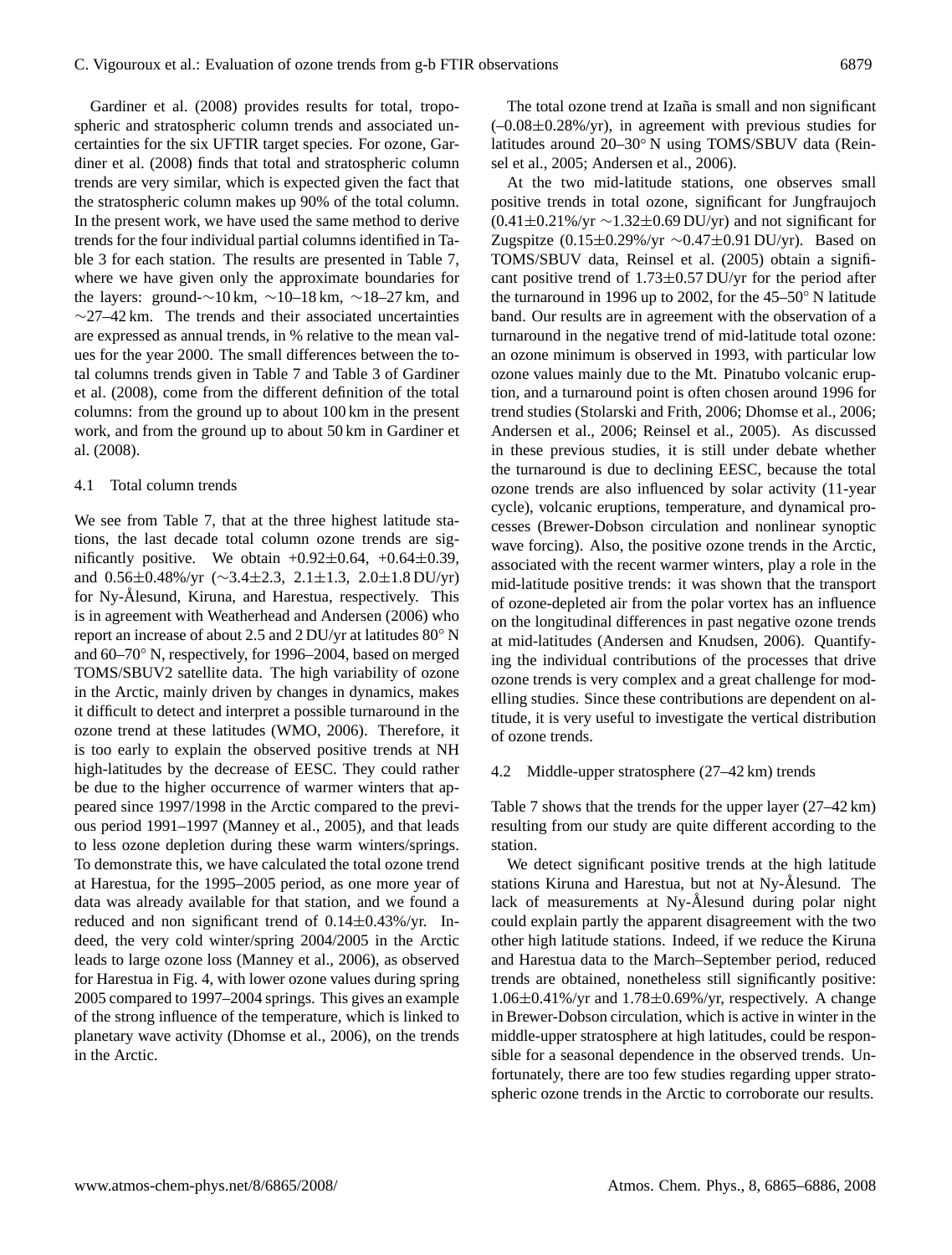| <b>FTIR</b> station | Latitude       | Period    | Ground- $\sim$ 10 km   | $\sim$ 10–18 km      | $\sim$ 18–27 km       | $\sim$ 27–42 km       | Total                 |
|---------------------|----------------|-----------|------------------------|----------------------|-----------------------|-----------------------|-----------------------|
| Ny-Ålesund          | $79^\circ$ N   | 1995-2004 | $-0.03$ ( $\pm$ 0.92)  | $1.99 \ (\pm 1.31)$  | $0.86 \ (\pm 0.82)$   | $-0.13 \ (\pm 0.67)$  | $0.92 \ (\pm 0.64)$   |
| Kiruna              | $68^{\circ}$ N | 1996-2004 | $0.36 \ (\pm 0.51)$    | $0.27 (\pm 0.78)$    | $0.63 \ (\pm 0.46)$   | 1.45 $(\pm 0.44)$     | $0.64 \ (\pm 0.39)$   |
| Harestua            | $60^{\circ}$ N | 1995-2004 | $-0.81$ ( $\pm 0.69$ ) | $-1.36 \ (\pm 1.15)$ | $1.03 \ (\pm 0.43)$   | $3.06 \ (\pm 0.73)$   | $0.56 \ (\pm 0.48)$   |
| Zugspitze           | $47^\circ$ N   | 1995-2004 | $0.09 \ (\pm 0.74)$    | $2.03 \ (\pm 1.49)$  | $-0.01$ ( $\pm$ 0.30) | $-0.50$ ( $\pm$ 0.32) | $0.15 \ (\pm 0.29)$   |
| Jungfraujoch        | $47^\circ$ N   | 1995-2004 | $0.22 \ (\pm 0.49)$    | $1.08 \ (\pm 0.76)$  | $0.30 \ (\pm 0.17)$   | $0.26 \ (\pm 0.18)$   | $0.41 (\pm 0.21)$     |
| Izaña               | $28^{\circ}$ N | 1999-2004 | $-0.62$ ( $\pm 0.77$ ) | $-0.43 (\pm 1.72)$   | $0.58 \ (\pm 0.30)$   | $-0.82(\pm 0.38)$     | $-0.08$ ( $\pm$ 0.28) |

Table 7. Annual O<sub>3</sub> trends and uncertainties (95% confidence limits) in ground-∼10 km, ~10–18 km, ~18–27 km, ~27–42 km and total columns (as % of 2000 value). The exact boundaries of the layers are given in Table 3. The measurements at Ny-Ålesund and Kiruna are restricted to the March–September and January–November periods, respectively.

At Izaña, the upper layer trend is significantly negative (−0.82±0.38%/yr). We can notice a longitudinal difference with the significant positive trend  $(0.194 \pm 0.189\%/yr)$  obtained at Hawaï (19.5° N,  $-155.6$ ° E) for the 35–45 km layer and the period 1997–2005 from Lidar and microwave measurements (Steinbrecht et al., 2006). No other studies are available for these altitudes in the subtropics, and reasons for this longitudinal difference should be investigated. However, other experiments confirm our results: at Izaña, ECC sondes are launched weekly and high quality Brewer measurements are performed continuously since 1992. The ECC sondes show no significant trend below 18 km, but a significant positive trend for the 18–27 km layer  $(0.61 \pm 0.22\% / yr)$ for the period 1992–2006 (A. Redondas, private communication, trends are obtained according to Reinsel et al., 2002). This increase is not observed in the total  $O_3$  trends obtained from the Brewer data  $(0.12 \pm 0.16\%/yr)$  for the same period (A. Redondas, private communication). These two observations support the negative trend found in the FTIR data for the 27–42 km layer.

At the two mid-latitude stations, the trends are small but significant, and of different signs: negative at Zugspitze (−0.50±0.32%/yr∼–0.42±0.27 DU/yr) and positive at Jungfraujoch (+0.26±0.18%/yr∼+0.22±0.15 DU/yr). Both results are consistent, within their uncertainties, with the study of Yang et al. (2006), which obtains  $+0.06\pm0.31$  DU/yr, for columns above 25 km from SAGE satellite measurements between 30 and 60° N for the 1997– 2005 period. However, it is surprising to obtain trends that do not agree within their uncertainties for stations that are very close (318 km) to each other. A similar situation was noticed by Steinbrecht et al. (2006) who obtained a negative ozone trend in the 35–45 km altitude range at Hohenpeissenberg (48<sup>°</sup> N, 11<sup>°</sup> E) but not in Haute Provence (44<sup>°</sup> N, 6<sup>°</sup> E). Steinbrecht et al. (2006) suggested that the negative trend at Hohenpeissenberg was due to record low stratospheric ozone values in the winters 2003/2004 and 2004/2005. If we limit the evaluation of trends to the 1995–2002 period, we find indeed a better agreement between both stations with  $+0.27\pm0.48\%$ /yr and  $+0.28\pm0.24\%$ /yr for Zugspitze and Jungfraujoch, respectively. Thus, the last two winters at Zugspitze (47◦ N, 12◦ E), 2002/2003 and 2003/2004 (the Zugspitze time series ends in September 2004), where particularly low ozone partial columns occur in the 27–42 km range, have a quite important influence on the associated trend. For about 25 days out of the 35 days when lowest values were seen at Zugspitze during these two winters, there are no data at Jungfraujoch, probably due to bad weather conditions. These winter values have a large impact on the trend evaluation, most likely because the Zugspitze time series contains less data during the first years of measurements, especially in winters. This is illustrated in Fig. 9. The difference in the upper stratospheric ozone trends at both stations is, for a large part, responsible for the difference in the total ozone trends seen in previous section. It is worth noticing that another study regarding Umkher data at Arosa (47◦ N, 10◦ E) (Zanis et al, 2006) has shown a negative trend in the 32.6–37.5 km layer of −0.38±0.25%/yr for the 1996– 2004 period, and −0.30±0.27%/decade for the layer above 37.5 km.

The causes of the observed levelling off or even of the "turnaround" of the past negative upper stratospheric ozone trend in NH mid-latitudes around 1996, are not well distinguished up to now. At these high altitudes where chemistry plays a major role, the change in EESC amounts is in competition with the end of the solar maximum (11-year cycle), as were debating Newchurch et al. (2003); Steinbrecht et al. (2004a); Cunnold et al. (2004); Steinbrecht et al. (2004b). The two solar maxima before 1999–2003 coincide with large volcanic eruptions, and the 1999–2003 solar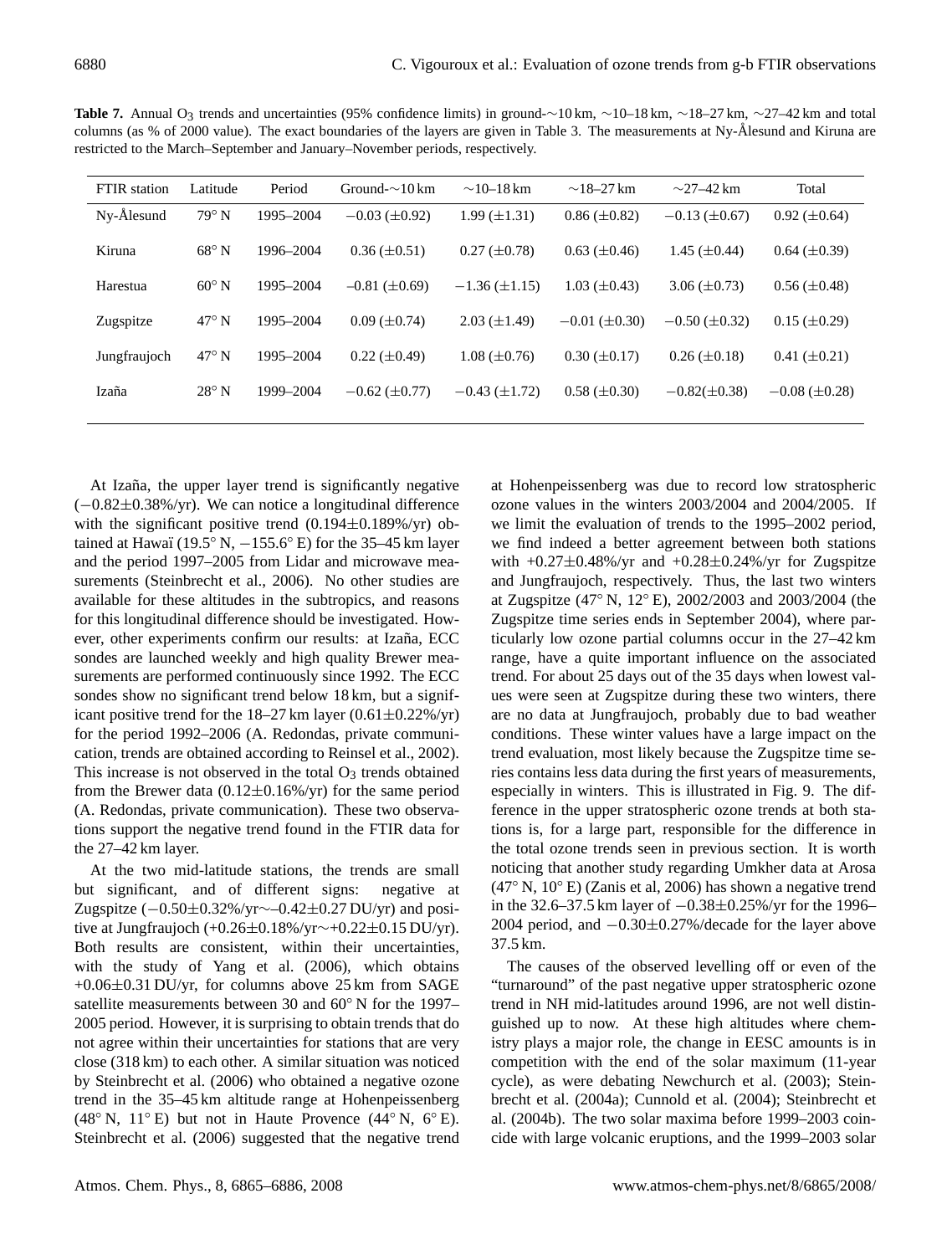maximum coincides with a decrease in ODSs: more years of measurements are needed to distinguish the effect of the solar cycle on ozone (WMO, 2006). More recently, the study of Yang et al. (2006), based on a model constrained by satellite observations, indicated chemical processes, driven by the EESC decrease, as the major cause of the levelling off of the ozone upper stratospheric trends in the last decade, with a 30% contribution to the total ozone trends. This is in contradiction with Dhomse et al. (2006) who concluded that EESC changes had a minor impact on the recent total column ozone trends.

## 4.3 Lower-middle stratosphere (18–27 km) trends

In the 18–27 km layer, ozone trends are significantly positive at all stations, except Zugspitze where the trend is near zero (see Table 7).

The significant positive trends at Kiruna and Harestua, of  $0.63\pm0.46\%$ /yr and  $1.03\pm0.43\%$ /yr, respectively, seem to disagree with the results obtained by Kivi et al. (2007) at seven ozonesonde stations in the Arctic (from 60◦ N to 80<sup>°</sup> N), four in Europe and three in Canada. This study pointed to non significant trends in the 40–10 hPa layer for the period 1996–2003. Even if we limit the time period for the evaluation of our trends to this same period, we find significant positive trends. But if we use a layer that corresponds better to the 40–10 hPa range at Kiruna (around 21–29 km), which contains a DOFS of 1.04, we then obtain a trend of 0.54±0.55% which is indeed non significant. The reason for this result is that the positive trend is actually situated in the 16–22 km layer  $(0.70 \pm 0.55\%$ , DOFS=1.1). The same behaviour is observed at Harestua: the trend for the 22–29 km layer is smaller than for the 18–27 km layer, even if it remains significant in this case  $(0.93\pm0.67\%/yr, DOFS=0.9)$ . At Ny-Ålesund also, the trend is non significant in the  $21-$ 29 km layer. Unfortunately, we cannot compare the trend at  $Ny$ -Ålesund to the Kivi et al. (2007) results since in our case it represents the March to September trend, while Kivi et al. (2007) show very contrasted results depending on season and do not include the whole March to September one.

Also at Izaña, we obtain a significant positive trend of 0.58±0.30%/yr. The literature does not provide easily comparable results for that latitude, altitude and time period, since we only found SAGE and SBUV trends for the complete 1979–2004 period (WMO, 2006). However, as mentioned in the previous section, the ECC sondes at Izaña show a significant positive trend for the 18–27 km layer  $(0.61 \pm 0.22\%/yr)$  for the period 1992–2006 (A. Redondas, private communication).

For the two mid-latitude stations, we obtain a zero trend (−0.01±0.30%/yr) at Zugspitze, and a significantly positive trend at Jungfraujoch (0.30±0.17%/yr) in the 18–27 km layer. Both results agree with the observation of a levelling off of the past slightly negative trend around 30 km, since 1993–1996 (WMO, 2006). Previous studies at NH mid-



**Fig. 9.** Measured and bootstrap resampled ozone partial columns (∼27–42 km) at Jungfraujoch (top) and Zugspitze (bottom). The linear trends and the residuals are also shown.

latitudes (Miller et al., 2006; Yang et al., 2006) obtained non significant trend, in the 18–25 km layer for the 1996– 2005 period. From the study by Yang et al. (2006), the trend change at these altitudes would also be due to the levelling off of EESC, rather than to dynamical changes, rising to about 50% the total (18–25 km layer and upper stratosphere) contribution of EESC changes to total column ozone trends.

## 4.4 Near-tropopause/lowermost stratosphere (10–18 km) trends

Regarding the trends in the lower stratosphere (10 to 18 km altitude), we see in Table 7, that the results are quite different for the three high latitude stations. The high positive trend at Ny-Ålesund for the March–September period  $(1.99 \pm 1.31\%/yr)$  could be explained by the warmer winters that occurred since 1997/1998 leading to less ozone depletion in late winter / early spring at this station, in a similar way to the total column trend. This effect is less clear at Kiruna, where the trend of this ozone layer is much smaller and non significant (0.27 $\pm$ 0.78%/yr). However, the trends at these two stations are in agreement within their uncertainties and with the work of Kivi et al. (2007). The latter study obtains,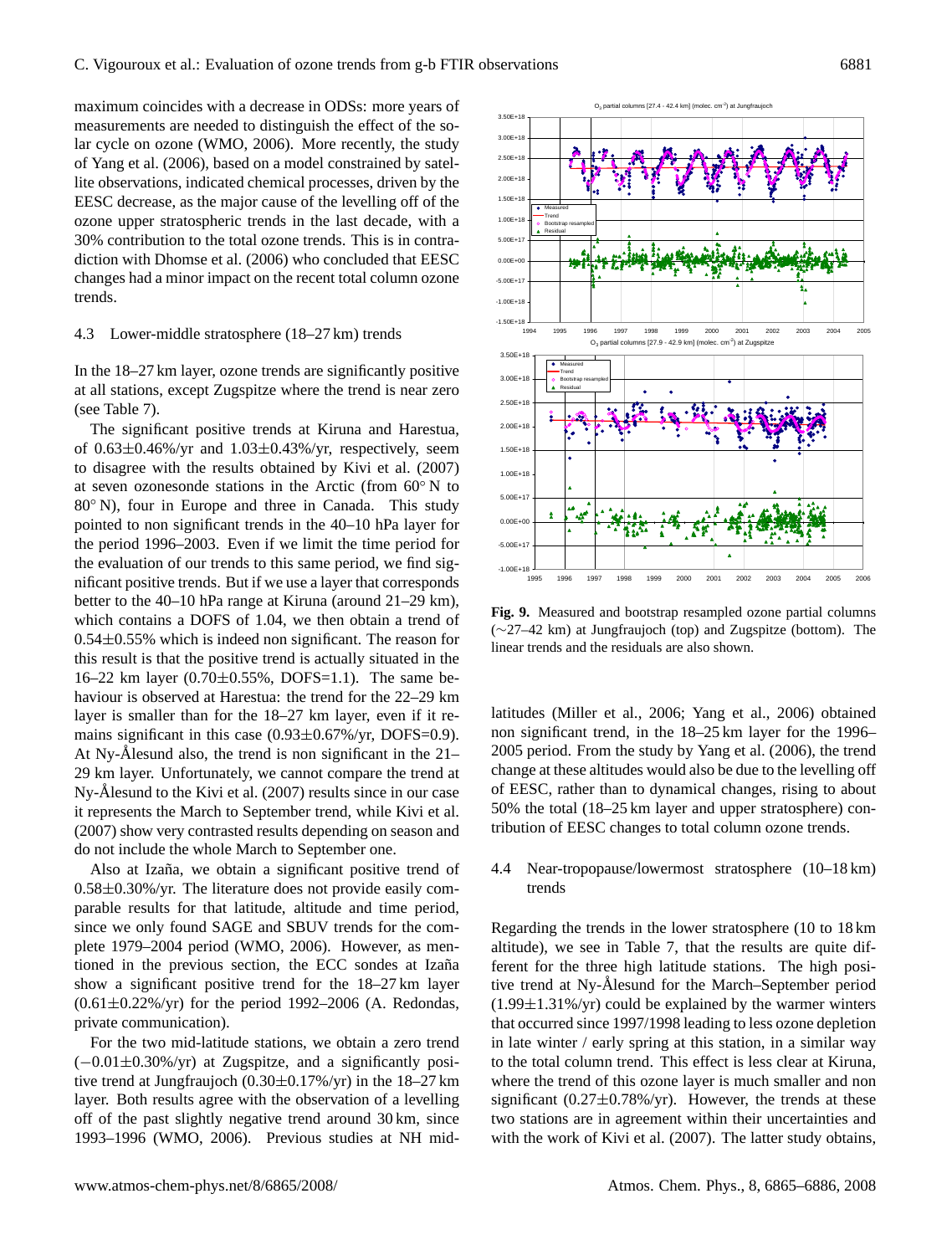for the period 1996–2003, positive trends of  $1.34 \pm 1.26\%$ /yr for the tropopause–150 hPa layer and 1.25±0.78%/yr for the 150–40 hPa layer for all seasons, and higher trends in the January–April period. For the same reason than in previous section (the positive trend is located in the 16- 22 km layer), the trend at Kiruna for a layer corresponding to the tropopause–40 hPa (around 11–21 km) is higher  $(0.47\pm0.65\%/yr, DOFS=1.6)$ , but in our case it remains non significant. For Kivi et al. (2007), this large change relative to the past negative trend in the lowermost stratosphere layer can be primarily attributed to dynamical changes.

The trend at Harestua is large and negative (−1.60±0.90%/yr), which looks in contradiction with the other stations and Kivi et al. (2007). At present no explanation is found for that behaviour, thus results from this station should be taken with care. It could be that the high DOFS (5.6) obtained for that station compared to the other ones (Table 3) is somehow unrealistic and indicates that the retrievals were not sufficiently constrained.

In the 10–18 km layer at Izaña, which is the layer around the tropopause for this low latitude station, we obtain a negative but non significant trend  $(-0.43±1.72\%/yr)$ , in agreement with ECC sondes at Izaña (A. Redondas, private communication). In the subtropics, the only long-term records at these altitudes come from SAGE measurements, whereas in the tropics ozonesonde data are also available from the SHADOZ (Southern Hemisphere Additional Ozonesondes) network since 1998. Randel et al. (2006) have compared the SAGE II ozone between 16–18 km and 20◦S–20◦ N to the mean of seven SHADOZ stations. They agree well in detecting a negative trend for the period 1998–2004. Randel et al. (2006) attributes this decrease in ozone near the tropical tropopause to an increase in the mean upwelling (Brewer-Dobson) circulation. As this study does not observe a decrease in ozone for lower altitudes, the authors do not consider an increase in deep convection is plausible. In our case, if we limit the partial columns to 10–15 km, and to 15–18 km, it seems indeed that the negative trend is located in the second layer and not in the lowest altitude, but it is still non significant (0.58±1.53%/yr and −1.36±2.10%/yr for 10–15 km and 15–18 km, respectively). One should take care as the DOFS is less than 1 in these layers (only about 0.5), which limits the interpretation of these results. On the contrary, Solomon et al. (2005) find, from 2 long-term ozonesondes time series in the tropical Pacific region, that the frequency of reduced or near-zero ozone events between ∼8–15 km has increased since the mid-1990s, and concludes that the frequency of deep convection has increased since then.

The trends in the lowermost stratosphere at the two mid-latitude stations, Jungfraujoch and Zugspitze, turn out to be high and significantly positive, equal to 1.08±0.76%/yr (∼0.59±0.41 DU/yr) and 2.03±1.49%/yr (∼0.88±0.64 DU/yr), respectively. These high values and the fact that the trends are larger in this layer than in the 18– 27 km layer are in agreement with ozonesondes studies at NH mid-latitudes (Miller et al., 2006; Yang et al., 2006), and Umkehr measurements at Arosa (Zanis et al, 2006). Yang et al. (2006) find that the positive trend of  $0.59 \pm 0.55$ DU/yr in the tropopause-18 km layer, obtained from 11 ozonesondes between 30 and 60◦ N, contributes 50% to the total column trends and is mainly due to trends in dynamical processes. Also, Miller et al. (2006) find that the influence of the Arctic Oscillation is statistically significant. The highly negative past trend at mid-latitude in the lowermost stratosphere was attributed for an important part to the export of polar ozone loss (Chipperfield, 2003); similarly, the positive ozone trends observed over the 1995–2005 period in the Arctic stations probably contribute to the positive trend, observed in the lowermost stratosphere over the same period, at the midlatitude stations.

In conclusion, the dynamical changes that make ozone increase in the lowermost stratosphere contribute to the fact that the total ozone trends changes in the NH mid-latitudes appeared quicker than expected on the basis of only the EESC decline (WMO, 2006; Reinsel et al., 2005; Weatherhead and Andersen, 2006). The causes of the trends in the lower stratospheric circulation are unclear. It could be due to natural climate variability or climate change due to increasing greenhouse gases (WMO, 2006).

## 4.5 Tropospheric ozone

As the FTIR retrievals have only one DOFS in the troposphere, we can not have separate trends for the boundary layer and the free troposphere. In this study, the upper boundary is not the tropopause, as it is the case in Gardiner et al. (2008), but an altitude between 9 and 11 km, chosen to give at least one DOFS between the ground and the upper boundary.

It is clear from Table 7 that the trends in the troposphere are non significant, except at Harestua where it is significantly negative. This negative trend at Harestua is also observed in the CTM2 model simulations as shown in Gardiner et al. (2008), and the reason for it is not yet understood.

Within their uncertainties, the trends at the two high latitude stations Ny-Ålesund and Kiruna,  $-0.03\pm0.92\%$ /yr and  $0.36\pm0.51\%$ /yr, respectively, are in agreement with the value of  $0.31 \pm 0.30\%$ /yr obtained by Kivi et al. (2007), for the ground-400 hPa layer, and for the 1996–2003 period. Kivi et al. (2007) attribute the observed positive trends in tropospheric ozone to changes in the Arctic Oscillation, that regulates the transport of ozone and its precursors from polluted areas toward the pole, and that may also influence the STE. Tarasick et al. (2005) also show a significant correlation between the lower stratospheric and tropospheric trends from ozonesondes in Canada (53–83° N) that could come from STE processes or from the effect of stratospheric ozone on UV-induced photochemical destruction of tropospheric ozone.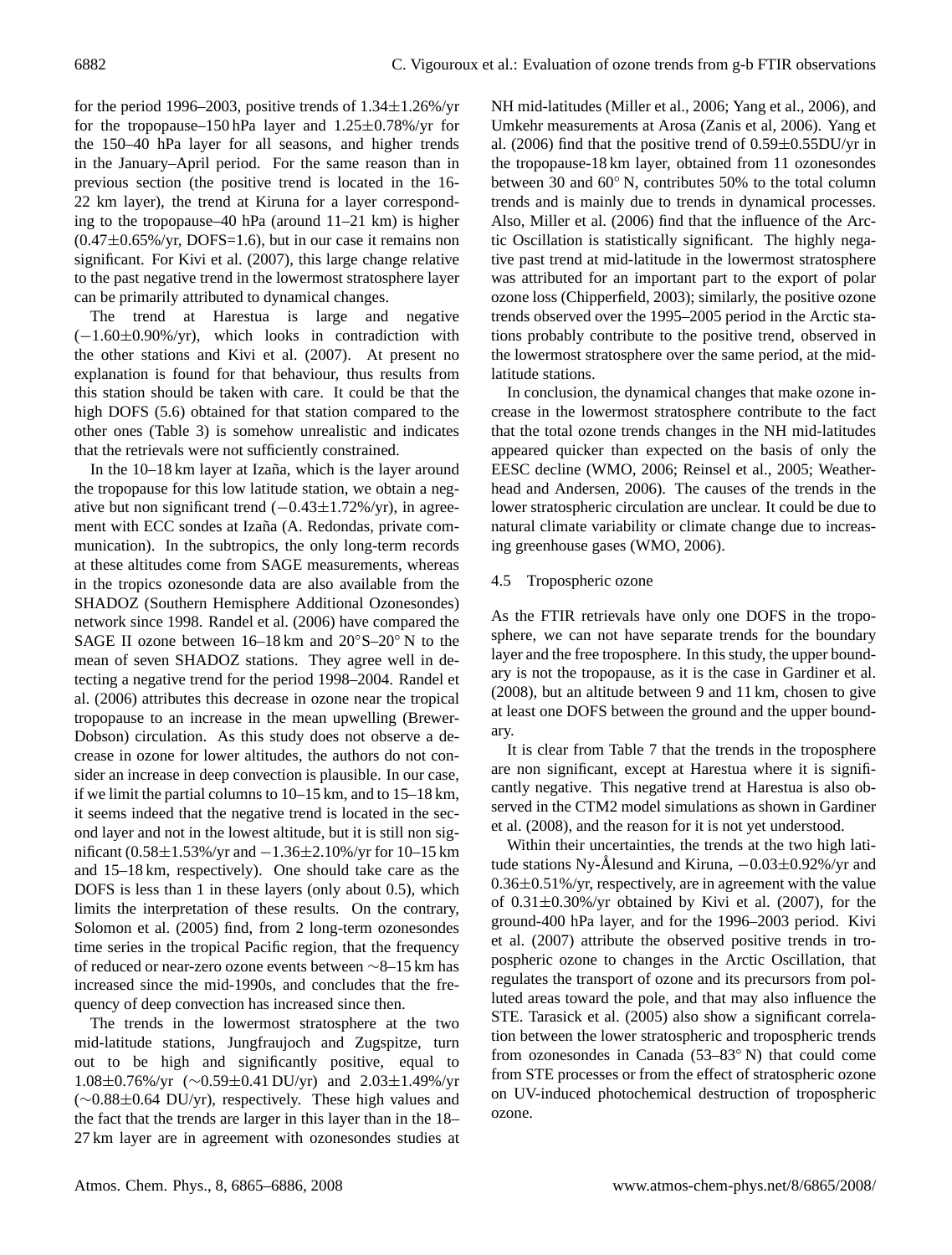At Izaña (28° N), we obtain a negative but non significant ozone trend in the troposphere of  $-0.62\pm0.77\%$ /yr. Not much is known about the tropospheric ozone trends in the tropics and subtropics due to the lack of measurements. Some inconsistencies exist between the trends derived from MOZAIC aircraft measurements on the one hand and from SHADOZ ozonesondes on the other hand (WMO, 2006). Indeed, Bortz et al. (2006) report an increase of 20% in upper tropospheric tropical ozone for the 1994–2003 period from MOZAIC measurements. This increase is attributed to an increase in ozone precursors. On the contrary, Randel et al. (2006) deduces no significant trend from SHADOZ measurements below 14 km. Furthermore, as seen in the previous section, Solomon et al. (2005) observe a higher frequency of reduced or near-zero ozone events in the upper troposphere in tropical southwest Pacific stations. The above uncertainties and apparent inconsistencies highlight the importance of additional independent data in the tropical regions such as the FTIR at Izaña. As seen previously, sondes measurements at Izaña are also giving a non significant trend in the troposphere (A. Redondas, private communication).

The non significant trends of tropospheric ozone that we observe at Zugspitze and Jungfraujoch, of 0.09±0.74%/yr and  $0.22\pm0.44\%$ /yr, respectively, are in agreement with previous studies that show a levelling off of the increase in tropospheric ozone in Europe due to the decline of anthropogenic ozone-precursors. Ozonesondes studies show, in the two last decades, a slightly decreasing tropospheric ozone trend at Hohenpeissenberg (Oltmans et al., 2006) and a zerotrend at Payerne and Uccle (WMO, 2006) in agreement with the decreasing emissions.

#### **5 Conclusions**

The NDACC network includes six ground-based FTIR stations in Western Europe, covering the 79◦ N to 28◦ N latitudes. Within the European project UFTIR (Time series of Upper Free Troposphere observations from a European ground-based FTIR network), these stations have reanalysed their ozone spectral time series for the period 1995–2004, using a retrieval strategy that optimizes the vertical information content. As such, it has been possible to provide time series of ozone partial columns in four independent layers in the atmosphere, in addition to total column amounts. A bootstrap resampling method has been applied to determine the corresponding total and partial column annual trends.

We have first demonstrated the reliability of the groundbased long-term FTIR measurements for providing total column ozone trends. Indeed, the trends derived from the FTIR data for the period 1995–2004 are in agreement with previous studies based on satellite data. There is no significant total ozone trend at the subtropical station Izaña ( $28^{\circ}$  N). Slightly positive total column trends are seen at the two mid-latitude stations Zugspitze and Jungfraujoch (47◦ N), only one of them being significant. The highest latitude stations Harestua (60 $\degree$  N), Kiruna (68 $\degree$  N) and Ny-Ålesund (79 $\degree$  N) show high and significant positive total column trends, of 0.56, 0.64 and 0.92%/yr, respectively.

Secondly, we have investigated the time series and associated trends of ozone partial columns in four independent layers, as derived from the FTIR measurements using the optimal estimation method. The separate trends can help to distinguish the contributions from dynamical and chemical (EESC) changes on the total column ozone trends. Since we find higher and positive ozone trends in the lowermost stratosphere (10–18 km) at the two NH mid-latitude stations compared to the upper stratospheric layer (27–42 km), our results seem to confirm that transport changes are the dominant contribution to the total column trends at mid-latitude. The enhanced ozone observed in polar stations is also contributing to the increase in mid-latitude ozone (Dhomse et al., 2006). A reason for the high positive trends at high latitude is the occurrence of warmer winters in the Arctic in the considered period, linked to changes in the planetary wave activity (Dhomse et al., 2006). The high positive upper stratosphere trend observed at Kiruna and Harestua indicates probably a contribution from EESC decline. The trends seems to be even higher in winter, since a non significant trend is seen in the  $27-42 \text{ km}$  layer at Ny-Ålesund where solar measurements are impossible in polar winter. This would support also a contribution from changes in the Brewer-Dobson circulation, which is active in winter at these altitudes. To understand whether these dynamical changes are due to natural variability or climate change, and to distinguish also the respective effect of the 11-year solar cycle and the EESC decline on ozone trends, further years of observations would be required. To explain some regional or longitudinal differences in the trends, such as the differences in upper stratospheric trends at Jungfraujoch and Zugspitze, or at Izaña and Hawaï (Steinbrecht et al., 2006), could also be a challenge for modelling studies. We find significant positive trends for the 18–27 km layer at Kiruna, Harestua, Jungfraujoch, and Izaña. With the exception of Harestua, none of the groundbased stations displays a statistically significant trend in the troposphere. This is an interesting result, because different studies have reported various, not necessarily compatible trend results.

When comparing with literature, the ozone trends obtained in the present work seem robust, even for the quite short period considered (1995–2004). This demonstrates that the continuation of the NDACC FTIR measurements will provide an appropriate data set for the study of the total column ozone trends and their vertical distribution, from the ground up to about 42 km.

*Acknowledgements.* We acknowledge financial support within the EU projects UFTIR and SCOUT-O3. The FTIR measurements at Ny-Ålesund received national financial support from the Helmholtz Association within the institute PEP. We thank also the International Foundation High Altitude Research Stations Jungfraujoch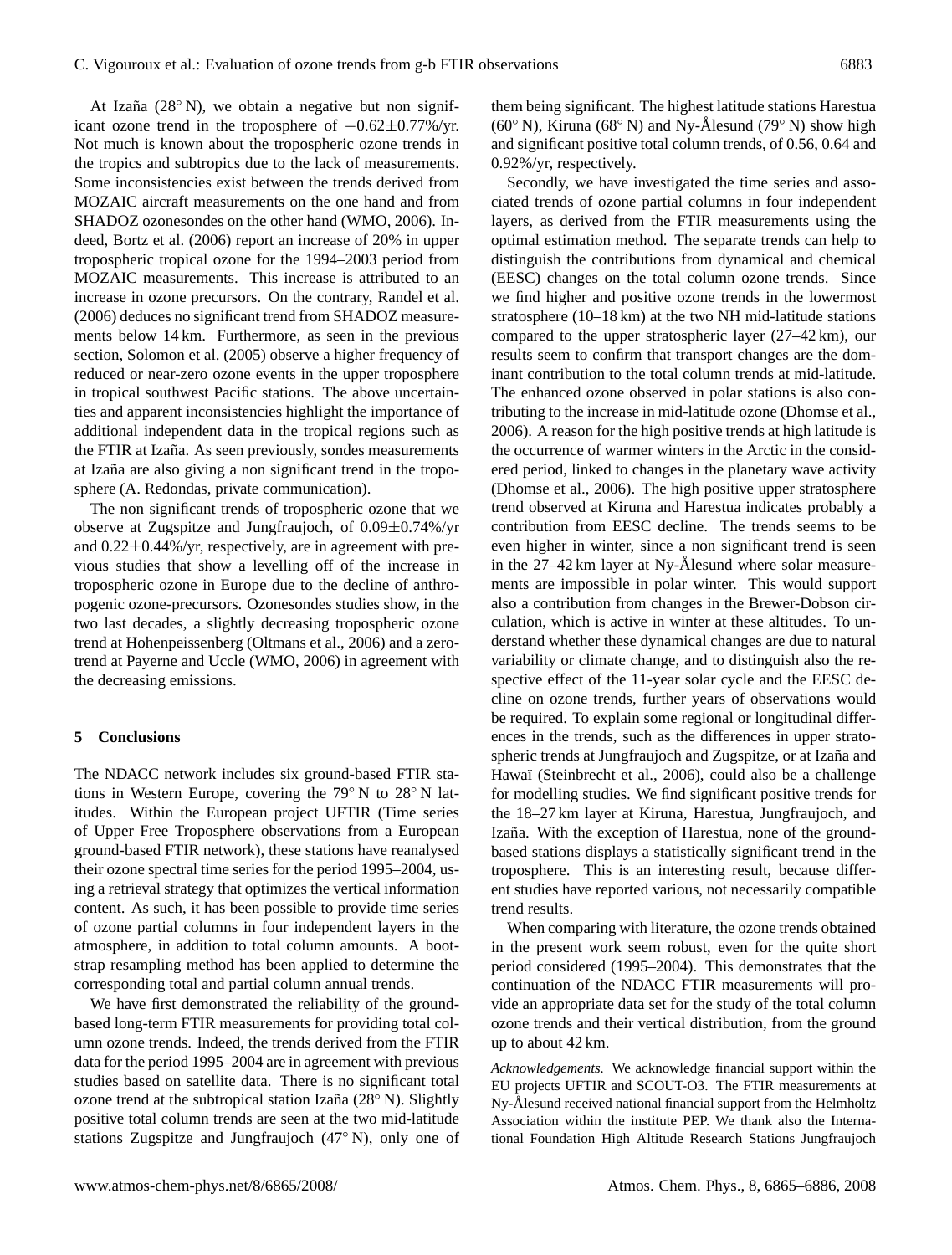and Gornergrat (HFSJG, Bern) for hosting the Liège laboratory and providing accommodation for the observers at the Jungfraujoch site. We further acknowledge the vital contribution from all colleagues in performing the ground-based observations used here. The data used for validation in this publication are publicly available at the Network for the Detection of Atmospheric Composition Change (NDACC, http://www.ndacc.org/), the World Ozone and Ultraviolet Radiation Data Centre (WOUDC, http://www.woudc.org/), the Envisat Validation Database (CALVAL, http://nadir.nilu.no/calval/), and the NILU Atmospheric Database for Interactive Retrieval (NADIR, http://www.nilu.no/nadir/). We thank all the data providers that made the validation part possible, and particularly P. von der Gathen (AWI), E. Kyrö (FMI), H. Claude (DWD), U. Köhler (DWD), W. Steinbrecht (DWD), and F. Wittrock (IUP, Bremen) for their useful comments. We thank also A. Redondas (INM) for providing his results on ECC sondes and Brewer ozone trends at Izaña, and K. Ellingsen (U. of Oslo) and M. Gauss (U. of Oslo) for providing CTM2 model data used for building the ozone covariance matrix at Zugspitze.

Edited by: S. Wood

# **References**

Andersen, S. B. and Knudsen, B. M.: The influence of polar vortex ozone depletion on NH mid-latitude ozone trends in spring, Atmos. Chem. Phys., 6, 2837–2845, 2006, http://www.atmos-chem-phys.net/6/2837/

2006/http://www.atmos-chem-phys.net/6/2837/2006/.

- Andersen, S. B., Weatherhead, E. C., Stevermer, A., Austin, J., Brühl, C, Fleming, E. L., de Grandpré, J., Grewe, V., Isaksen, I., Pitari, G., Portmann, R. W., Rognerud, B., Rosenfield, J. E., Smyshlyaev, S., Nagashima, T., Velders, G. J. M., Weisenstein, D. K., and Xia, K.: Comparison of recent modeled and observed trends in total column ozone, J. Geophys. Res., 111, D02303, doi:10.1029/2005JD006091, 2006.
- Barret, B., De Mazière, M., and Demoulin, P.: Retrieval and characterization of ozone profiles from solar infrared spectra at the Jungfraujoch, J. Geophys. Res., 107(D24), 4788, doi:10.1029/2001JD001298, 2002.
- Barret, B., De Mazière, M., and Demoulin, P.: Correction to "Retrieval and characterization of ozone profiles from solar infrared spectra at the Jungfraujoch", J. Geophys. Res., 108(D12), 4372, doi:10.1029/2003JD003809, 2003.
- Bortz, S. E., Prather, M. J., Cammas, J.-P., Thouret, V., and Smit, H.: Ozone, water vapor, and temperature in the upper tropical troposphere: Variations over a decade of MOZAIC measurements, J. Geophys. Res., 111, D05305, doi:10.1029/2005JD006512, 2006.
- Brasseur, G. and Solomon, S: Aeronomy of the Middle Atmosphere, 441 pp., D. Reidel Publishing Company, Dordrecht, The Netherlands, 1984.
- Chipperfield, M. P.: A three-dimensional model study of longterm mid-high latitude lower stratosphere ozone changes, Atmos. Chem. Phys., 3, 1253–1265, 2003,

http://www.atmos-chem-phys.net/3/1253/2003/.

Cunnold, D. M., Yang, E.-S. , Newchurch, M. J., Reinsel, G. C., Zawodny, J. M., and Russell III, J. M.: Comment on "Enhanced upper stratospheric ozone: Sign of recovery or solar cycle effect?" by W. Steinbrecht et al., J. Geophys. Res., 109, D14305, doi:10.1029/2004JD004826, 2004.

- Daniel, J. S., Solomon, S., and Albritton, D. L.: On the evaluation of halocarbon radiative forcing and global warming potentials, J. Geophys. Res., 100(D1), 1271-1286, 1995.
- De Maziere, M., Vigouroux, C., Gardiner, T., Coleman, M., Woods, ` P., Ellingsen, K., Gauss, M., Isaksen, I., Blumenstock, T., Hase, F., Kramer, I., Camy-Peyret, C., Mondelain, D., Mahieu, E., Demoulin, P., Duchatelet, P., Mellqvist, J., Strandberg, A., Velazco, V., Notholt, J., Sussmann, R., Stremme, W., and Rockmann, A.: The exploitation of ground-based Fourier transform infrared observations for the evaluation of tropospheric trends of greenhouse gases over Europe, Environ. Sci., 2, 283–293, 2005.
- Dhomse, S., Weber, M., Wohltmann, I., Rex, M., and Burrows, J. P.: On the possible causes of recent increases in northern hemispheric total ozone from a statistical analysis of satellite data from 1979 to 2003, Atmos. Chem. Phys., 6, 1165–1180, 2006, http://www.atmos-chem-phys.net/6/1165/2006/.
- Flaud, J. M., Wagner, G., Birk, M., Camy-Peyret, C., Claveau, C., De Backer-Barilly, M. R., Barbe, A., and Piccolo, C.: Ozone absorption around  $10 \mu$ m, J. Geophys. Res., 108(D9), 4269, doi:10.1029/2002JD002755, 2003.
- Gardiner, T., Forbes, A., de Maziere, M., Vigouroux, C., Mahieu, ` E., Demoulin, P., Velazco, V., Notholt, J., Blumenstock, T., Hase, F., Kramer, I., Sussmann, R., Stremme, W., Mellqvist, J., Strandberg, A., Ellingsen, K., and Gauss, M.: Trend analysis of greenhouse gases over Europe measured by a network of ground-based remote FTIR instruments, Atmos. Chem. Phys., 8, 6719–6727, 2008,

http://www.atmos-chem-phys.net/8/6719/2008/.

- Hadjinicolaou, P., Pyle, J. A., and Harris, N. R. P.: The recent turnaround in stratospheric ozone over northern middle latitudes: A dynamical modeling perspective, Geophys. Res. Lett., 32, L12821, doi:10.1029/2005GL022476, 2005.
- Hase, F., Blumenstock, T., and Paton-Walsh, C.: Analysis of the instrumental line shape of high-resolution Fourier transform IR spectrometers with gas cell measurements and new retrieval software, Appl. Opt., 38, 3417–3422, 1999.
- Hase, F.: Inversion von Spurengasprofilen aus hochaufgelösten bodengebundenen FTIR-Messungen in Absorption. Wissenschaftliche Berichte Forschungszentrum Karlsruhe, FZKA 6512; ISSN 0947–8620, 2000.
- Hase, F., Hannigan, J. W., Coffey, M. T., Goldman, A., Höpfner, M., Jones, N. B., Rinsland, C. P., and Wood, S. W.: Intercomparison of retrieval codes used for the analysis of high-resolution, ground-based FTIR measurements, J. Quant. Spectros. Radiat. Transfer, 87, 25-52, 2004.
- IPPC (Intergovernmental Panel on Climate Change): Third Assessment Report: Climate Change 2001: The Scientific Basis, Chapter 4, Cambridge University Press, UK, 2001.
- Isaksen I. S. A., Zerefos, C. S., Kourtidis, K., Meleti, C., Dalsøren, S. B., Sundet, J. K., Grini, A., Zanis, P., and Balis, D.: Tropospheric ozone changes at unpolluted and semipolluted regions induced by stratospheric ozone changes, J. Geophys. Res., 110, D02302, doi:10.1029/2004JD004618, 2005.
- Jonson, J. E., Simpson, D., Fagerli, H., and Solberg, S.: Can we explain the trends in European ozone levels?, Atmos. Chem. Phys., 6, 51–66, 2006,
	- http://www.atmos-chem-phys.net/6/51/2006/.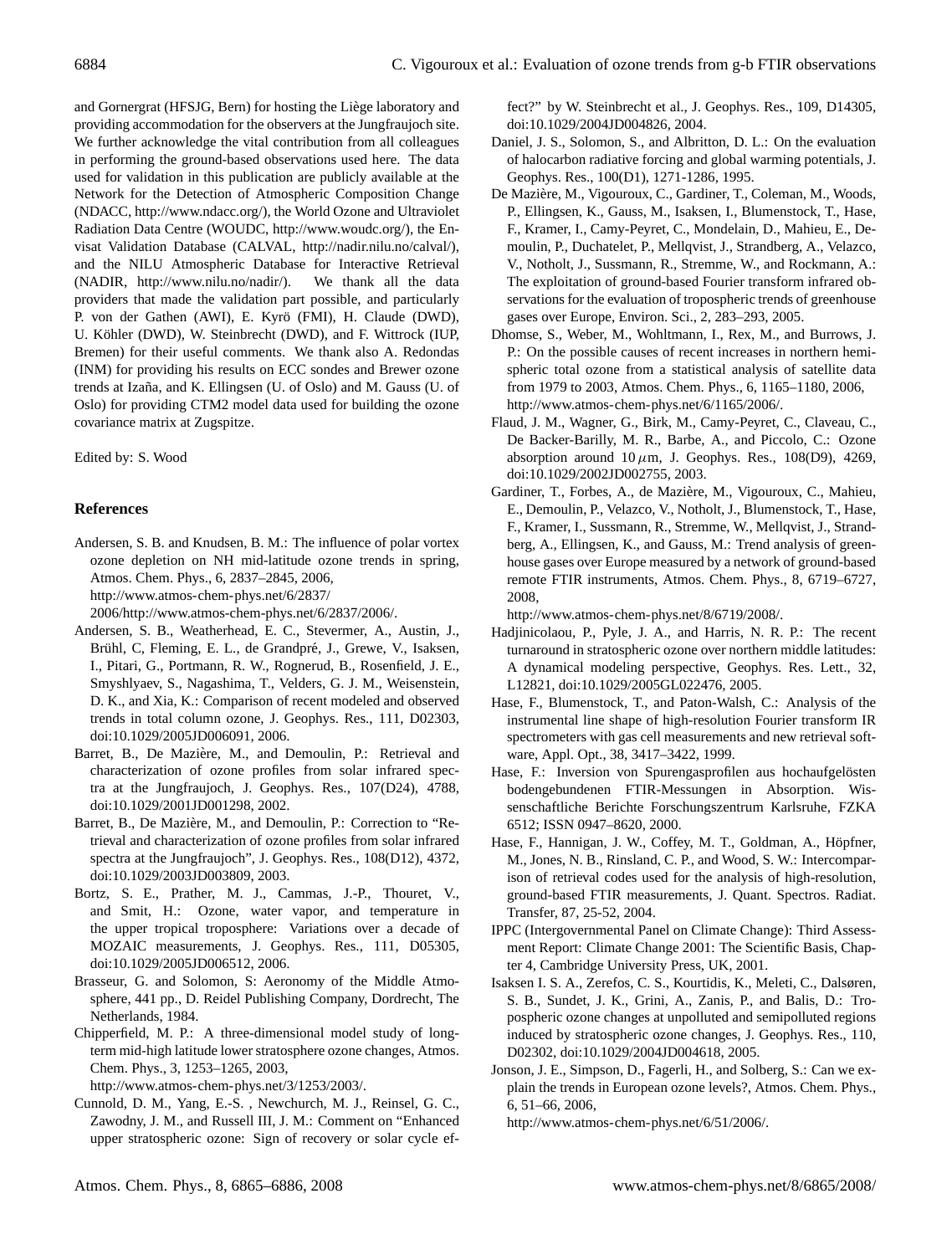Kagawa, A., Kasai, Y., Jones, N. B., Yamamori, M., Seki, K., Murcray, F., Murayama, Y., Mizutani, K., and Itabe, T.: Characteristics and error estimations of stratospheric ozone and ozonerelated species over Poker Flat (65◦ N, 147◦ W), Alaska observed by a ground-based FTIR spectrometer from 2001 to 2003, Atmos. Chem. Phys., 7, 3791–3810, 2007,

http://www.atmos-chem-phys.net/7/3791/2007/.

- Kivi, R., Kyrö, E., Turunen, T., Harris, N. R. P., von der Gathen, P., Rex, M., Andersen, S. B., and Wohltmann, I.: Ozonesonde observations in the Arctic during 1989-2003: Ozone variability and trends in the lower stratosphere and free troposphere, J. Geophys. Res., 112, D08306, doi:10.1029/2006JD007271, 2007.
- Logan, J. A.: Tropospheric Ozone: Seasonal behaviour, Trends, and Anthropogenic Influence, J. Geophys. Res., 90(D6), 10 463– 10 482, 1985.
- Manney, G. L., Krüger, K., Sabutis, J. L., Sena, S. A., and Pawson, S.: The remarkable 2003-2004 winter and other recent warm winters in the Arctic stratosphere since the late 1990s, J. Geophys. Res., 110, D04107, doi:10.1029/2004JD005367, 2005.
- Manney, G. L., Santee, M. L., Froidevaux, L., Hoppel, K., Livesey, N. J., and Waters, J. W.: EOS MLS observations of ozone loss in the 2004-2005 Arctic winter, Geophys. Res. Lett., 33, L04802, doi:10.1029/2005GL024494, 2006.
- Miller, A. J., Cai, A., Tiao, G., Wuebbles, D. J., Flynn, L. E., Yang, S.-K., Weatherhead, E. C., Fioletov, V., Petropavlovskikh, I., Meng, X.-L., Guillas, S., Nagatani, R. M., and Reinsel, G. C.: Examination of ozonesonde data for trends and trend changes incorporating solar and Arctic oscillation signals, J. Geophys. Res., 111, D13305, doi:10.1029/2005JD006684, 2006.
- Newchurch, M. J., Yang, E.-S. , Cunnold, D. M., Reinsel, G. C., Zawodny, J. M., and Russell III, J. M.: Evidence for slowdown in stratospheric ozone loss: First stage of ozone recovery, J. Geophys. Res., 108(D16), 4507, doi:10.1029/2003JD003471, 2003.
- Oltmans, S. J., Lefohn, A. S., Harris, J. M., Galbally, I., Scheel, H. E., Bodeker, G., Brunke, E., Claude, H., Tarasick, D., Johnson, B. J., Simmonds, P., Shadwick, D., Anlauf, K., Hayden, K., Schmidlin, F., Fujimoto, T., Akagi, K., Meyer, C., Nichol, S., Davies, J., Redondas, A., and Cuevas, E.: Long-term changes in tropospheric ozone, Atmos. Environ., 40, 3156–3173, 2006.
- Pougatchev, N. S., Connor, B. J., and Rinsland, C. P.: Infrared measurements of the ozone vertical distribution above Kitt Peak, J. Geophys. Res., 100, 16 689–16 697, 1995.
- Randel, W. J., Wu, F., Vömel, H., Nedoluha, G. E., and Forster, P.: Decreases in stratospheric water vapor after 2001: Links to changes in the tropical tropopause and the Brewer-Dobson circulation, J. Geophys. Res., 111, D12312, doi:10.1029/2005JD006744, 2006.
- Reinsel, G. C., Weatherhead, E. C. , Tiao, G. C., Miller, A. J., Nagatani, R. M., Wuebbles, D. J., and Flynn, L. E.: On detection of turnaround and recovery in trend for ozone, J. Geophys. Res., 107(D10), doi:10.1029/2001JD000500, 2002.
- Reinsel, G. C., Miller, A. J., Weatherhead, E. C., Flynn, L. E., Nagatani, R. M., Tiao, G. C., and Wuebbles, D. J.: Trend analysis of total ozone data for turnaround and dynamical contributions, J. Geophys. Res., 110, D16306, doi:10.1029/2004JD004662, 2005.
- Rinsland, C.P., Jones, N. B., Connor, B. J., Logan, Pougatchev, N. S., Goldman, A., Murcray, F. J., Stephen, T. M., Pine, A. S., Zander, R., Mahieu, E., and Demoulin, P.: Northern and Southern Hemisphere ground-based infrared spectroscopic measurements

of tropospheric carbon monoxide and ethane, J. Geophys. Res., 103, 28 197–28 217, 1998.

- Rodgers, C. D.: Inverse methods for atmospheric sounding: Theory and Practice, Series on Atmospheric, Oceanic and Planetary Physics, Vol. 2, World Scientific Publishing Co., Singapore, 2000.
- Rodgers, C. D. and Connor, B. J.: Intercomparison of remote sounding instruments, J. Geophys. Res. 108, 4116–4129, 2003.
- Rothman, L. S., Barbe, A., Benner, D. C., Brown, L. R., Camy-Peyret, C., Carleer, M. R., Chance, K., Clerbaux, C., Dana, V., Devi, V. M., Fayt, A., Flaud, J.-M., Gamache, R. R., Goldman, A., Jacquemart, D., Jucks, K. W., Lafferty, W. J., Mandin, J.-Y., Massie, S. T., Nemtchinov, V., Newnham, D. A., Perrin, A., Rinsland, C. P., Schroeder, J., Smith, K. M., Smith, M. A. H., Tang, K., Toth, R. A., Vander Auwera, J., Varanasi, P., and Yoshino, K.: The HITRAN molecular spectroscopic database: Edition of 2000 including updates through 2001, J. Quant. Spectros. Radiat. Transfer, 82, 5–44, 2003.
- Rothman, L. S., Jacquemart, D., Barbe, A., Benner, D. C., Birk, M., Brown, L. R., Carleer, M. R., Chackerian, C., Chance, K., Coudert, L. H., Dana, V., Devi, V. M., Flaud, J.-M., Gamache, R. R., Goldman, A., Hartmann, J. M., Jucks, K. W., Maki, A. G., Mandin, J. Y., Massie, S. T., Orphal, J., Perrin, A., Rinsland, C. P., Smith, M. A. H., Tennyson, J., Tolchenov, R. N., Toth, R. A., Vander Auwera, J., Varanasi, P., and Wagner, G.: The HITRAN 2004 molecular spectroscopic database, J. Quant. Spectros. Radiat. Transfer, 96, 139–204, 2005.
- Schneider, M., Blumenstock, T., Hase, F., Höpfner, M., Cuevas, E., Redondas, A., and Sancho, J. M.: Ozone profiles and total column amounts derived at Izaña Tenerife Island, from FTIR solar absorption spectra, and its validation by an intercomparison to ECC-sonde and Brewer spectrometer measurements, J. Quant. Spectros. Radiat. Transfer, 245-274, 2005.
- Schneider, M. and Hase, F.: Technical note: Recipe for monitoring of total ozone with a precision of around 1-DU applying midinfrared solar absorption spectra, Atmos. Chem. Phys., 8, 63–71, 2008,

http://www.atmos-chem-phys.net/8/63/2008/.

Schneider, M., Redondas, A., Hase, F., Guirado, C., Blumenstock, T., and Cuevas, E.: Comparison of ground-based Brewer and FTIR total column O3 monitoring techniques, Atmos. Chem. Phys., 8, 5535-5550, 2008,

http://www.atmos-chem-phys.net/8/5535/2008/.

- Smit, H. G. J. and Straeter, W.: JOSIE-2000, Jülich Ozone Sonde Intercomparison Experiment 2000, The 2000 WMO international intercomparison of operating procedures for ECCozone sondes at the environmental simulation facility at Jülich, WMO Global Atmosphere Watch report series, No. 158 (Technical Document No. 1225), World Meteorological Organization, Geneva, 2004.
- Solomon, S., Thompson, D. W. J. , Portmann, R. W., Oltmans, S. J., and Thompson, A. M.: On the distribution and variability of ozone in the tropical upper troposphere: Implications for tropical deep convection and chemical-dynamical coupling, Geophys. Res. Lett., 32, L23813, doi:10.1029/2005GL024323, 2005.
- Steinbrecht, W., Claude, H., and Winkler, P.: Enhanced upper stratospheric ozone: Sign of recovery or solar cycle effect?, J. Geophys. Res., 109, D02308, doi:10.1029/2003JD004284, 2004a.